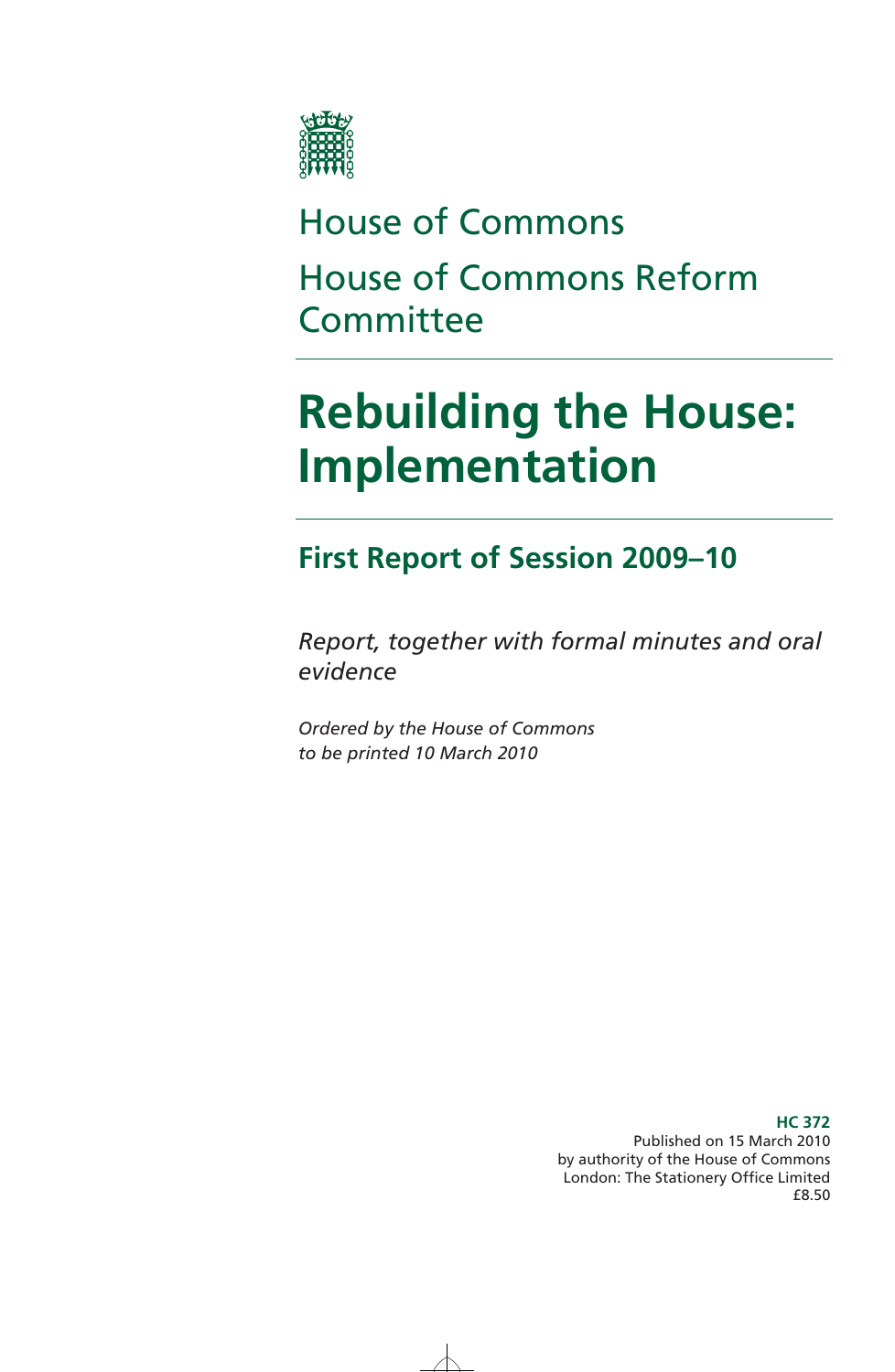### **Select Committee on Reform of the House of Commons**

The Select Committee on Reform of the House of Commons was appointed by the House of Commons on 20 July 2009 to consider and report by 13 November 2009 on four specified matters: the appointment of members and chairmen of select committees;

the appointment of the Chairman and Deputy Chairmen of Ways and Means; scheduling business in the House;

enabling the public to initiate debates and proceedings in the House and closely connected matters.

The Committee, which lasts until the end of the Parliament, may also consider other matters referred to it by the House.

### **Current membership**

Dr Tony Wright MP (*Labour, Cannock Chase*) (Chair) Mr Graham Allen MP (*Labour, Nottingham North*) Mr Peter Atkinson MP (*Conservative, Hexham*) Mr Clive Betts MP (*Labour, Sheffield, Attercliffe*) Mr Graham Brady MP (*Conservative, Altrincham & Sale West*) Mr David Clelland MP (*Labour, Tyne Bridge*) Mr David Drew MP (*Labour Co-op, Stroud*) Natascha Engel MP (*Labour, North East Derbyshire*) Dr Evan Harris MP (*Liberal Democrats, Oxford West and Abingdon*) David Howarth MP (*Liberal Democrats, Cambridge*) Rt Hon Michael Jack MP (*Conservative, Fylde*) Rt Hon Greg Knight MP (*Conservative, East Yorkshire*) Mr Elfyn Llwyd MP (*Plaid Cymru, Meirionnydd Nant Conwy*) Mr Chris Mullin MP (*Labour, Sunderland South*) Dr Nick Palmer MP (*Labour, Broxtowe*) Martin Salter MP (*Labour, Reading West*) Dr Phyllis Starkey MP (*Labour, Milton Keynes South West*) Mr Andrew Tyrie MP (*Conservative, Chichester*)

The following member was also a member of the committee during the parliament.

Sir George Young MP (*Conservative, North West Hampshire*)

### **Publication**

The Reports and evidence of the Committee are published by The Stationery Office by Order of the House. All publications of the Committee (including press notices) are on the Internet at

www.parliament.uk/parliamentary\_committees/reform\_committee.cfm. A list of Reports of the Committee in the present Parliament is at the back of this volume.

#### **Committee staff**

The current staff of the Committee are David Natzler (Clerk), Lucinda Maer (Senior Research Clerk) and Rowena Macdonald (Committee Assistant).

#### **Contacts**

All correspondence should be addressed to the Clerk of the House of Commons Reform Committee, House of Commons, London SW1A OAA. The telephone number for general enquiries is 020 7219 3255; the Committee's email address is reformcom@parliament.uk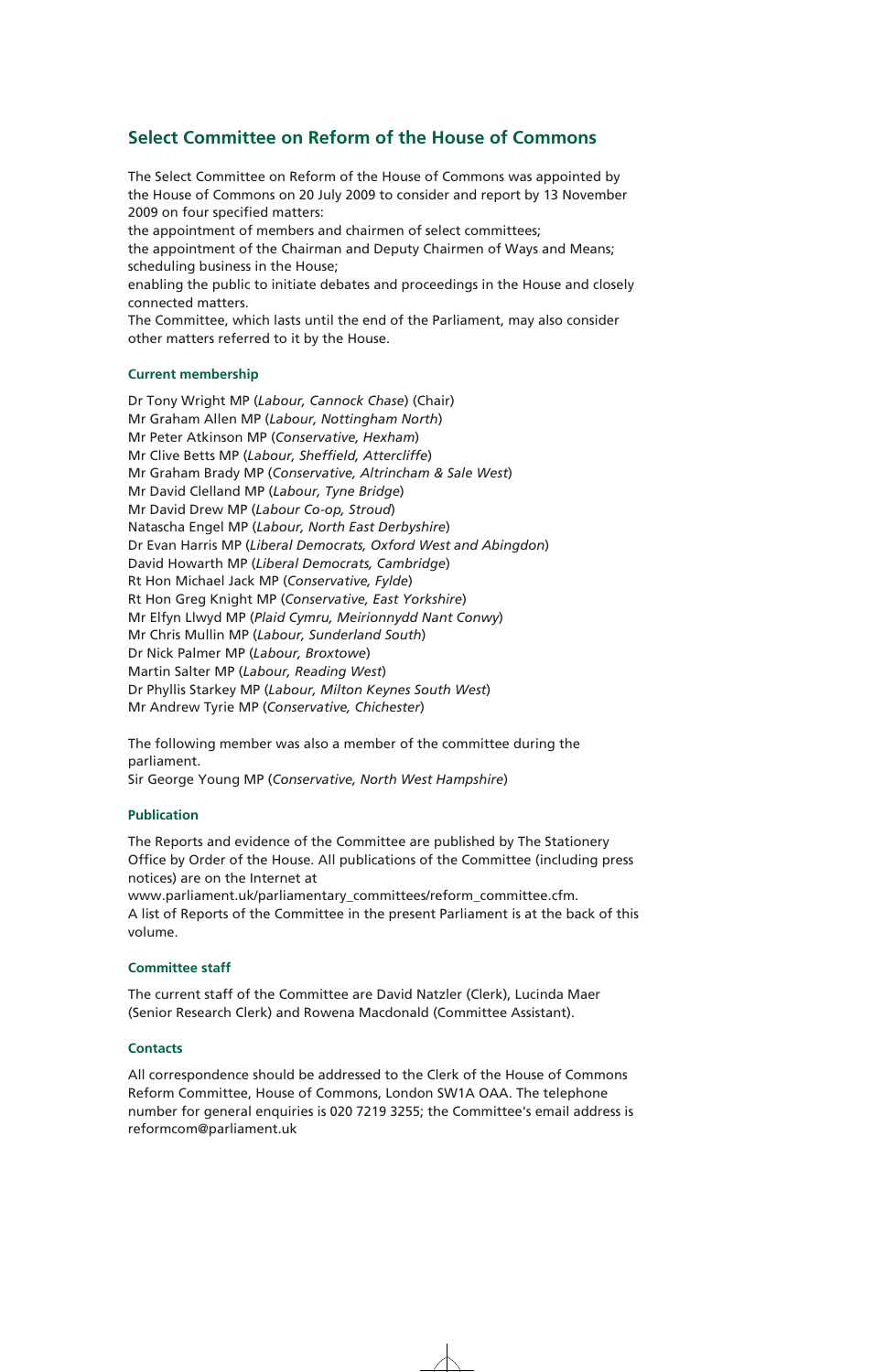## **Contents**

| <b>Report</b><br>Page                                            |                                                                         |    |  |
|------------------------------------------------------------------|-------------------------------------------------------------------------|----|--|
|                                                                  | <b>Summary</b>                                                          | 3  |  |
| 1                                                                | <b>Implementation of First Report</b>                                   | 5  |  |
| $\overline{2}$                                                   | <b>Backbench Business Committee</b>                                     | 6  |  |
|                                                                  | <b>Backbench business</b>                                               | 7  |  |
|                                                                  | Definition by exclusion                                                 | 7  |  |
|                                                                  | Private Members' legislation                                            | 7  |  |
|                                                                  | <b>Estimates Days</b>                                                   | 7  |  |
|                                                                  | Prayers against secondary legislation                                   | 8  |  |
|                                                                  | Set-piece debates                                                       | 8  |  |
|                                                                  | <b>Westminster Hall</b>                                                 | 8  |  |
|                                                                  | <b>Topical debates</b>                                                  | 8  |  |
|                                                                  | <b>Election of Chair and members</b>                                    | 9  |  |
|                                                                  | <b>Election of Chair</b>                                                | 9  |  |
|                                                                  | <b>Election of members</b>                                              | 9  |  |
|                                                                  | <b>Operation of Committee</b>                                           | 9  |  |
| 3                                                                | <b>Next steps</b>                                                       | 10 |  |
|                                                                  | <b>Standing Order changes</b>                                           | 10 |  |
|                                                                  | <b>Draft Resolution</b>                                                 | 10 |  |
| 4                                                                | <b>Conclusion</b>                                                       | 10 |  |
|                                                                  | <b>Annex 1</b>                                                          | 11 |  |
|                                                                  | Draft Standing Order changes                                            | 11 |  |
| <b>Annex 2</b>                                                   |                                                                         | 14 |  |
|                                                                  | <b>Draft Resolution</b>                                                 | 14 |  |
|                                                                  | <b>Annex 3</b>                                                          | 15 |  |
|                                                                  | List of Standing Orders and Resolutions of 22 February and 4 March 2010 | 15 |  |
|                                                                  | <b>Formal Minutes</b>                                                   | 17 |  |
| <b>Witnesses</b>                                                 |                                                                         |    |  |
|                                                                  |                                                                         |    |  |
| List of Reports from the Committee during the current Parliament |                                                                         |    |  |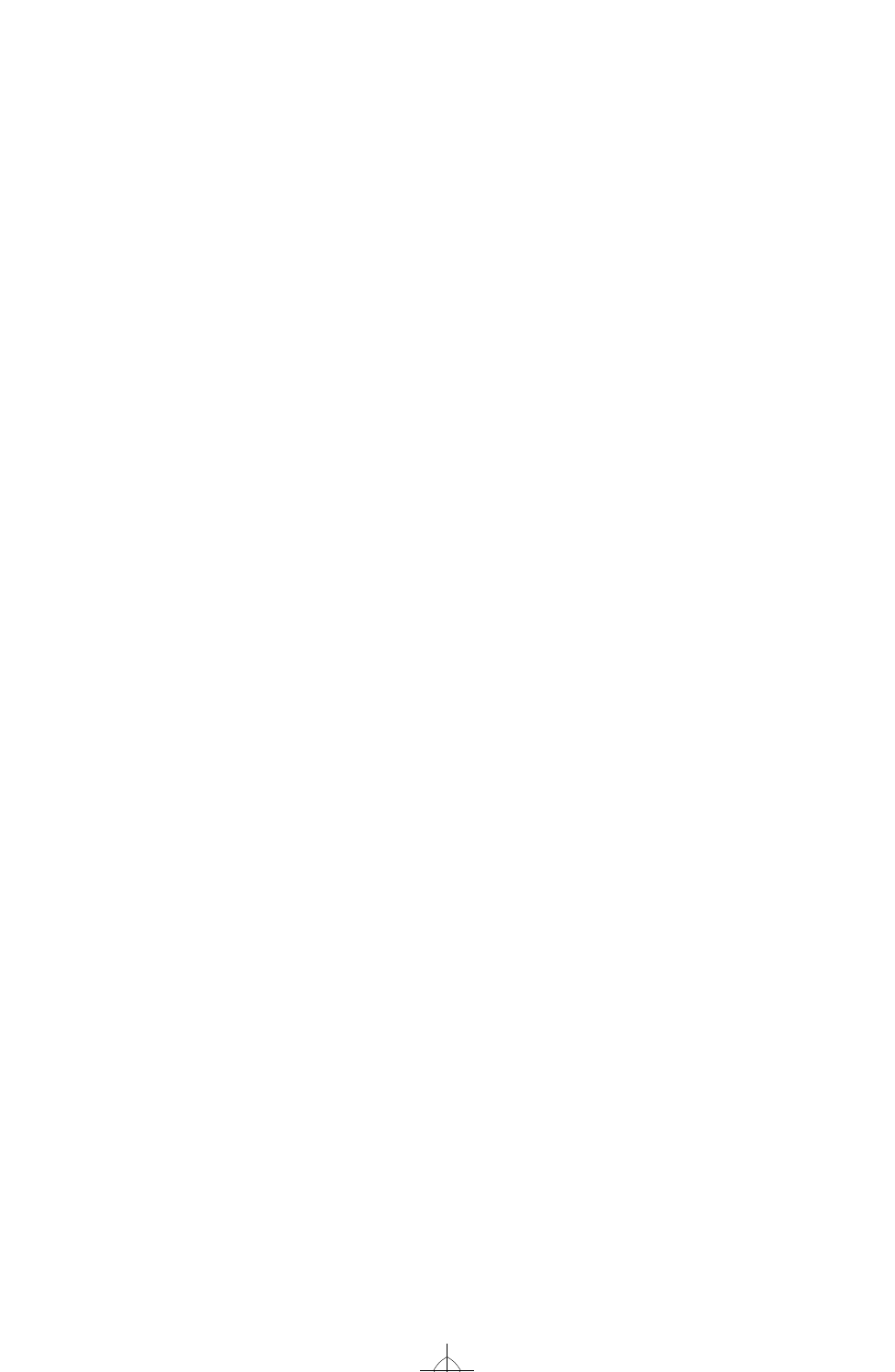## **Summary**

The House voted on 22 February and 4 March 2010 to approve and in some cases give effect to many of the recommendations made in the Committee's November 2009 Report, *Rebuilding the House.* Significant and welcome steps have now been taken on the path to reform.

The one remaining task for this Parliament is the agreement of the Standing Orders framework necessary for the establishment of a Backbench Business Committee to start work as soon as practicable after the start of the new Parliament. This Report proposes such Standing Orders, covering the necessary definition of what constitutes backbench business, the means of election of the Chair and members of the committee, and the means by which its conclusions can be agreed by the House.

In order to give maximum notice to Members of what we propose, and in view of the pressures of time as the 2005 Parliament draws to its close, we tabled the draft Standing Orders on the Remaining Business section of the House's Order Paper as soon as we agreed to them. We trust that the Government will soon put our proposals to the House for decision.

Much remains to be done. The new Parliament will no doubt develop its own agenda for reform. The House expressed its aspiration for a House Business Committee on 4 March, but aspirations are not enough; we have therefore agreed a draft Resolution to set out a clear timetable for implementation. The House will not even now fully determine its own agenda. Concerns about the scheduling of Report and Lords Amendments stages of Bills remain. But we are confident that the right start has been made and that the House has the capacity to reform itself.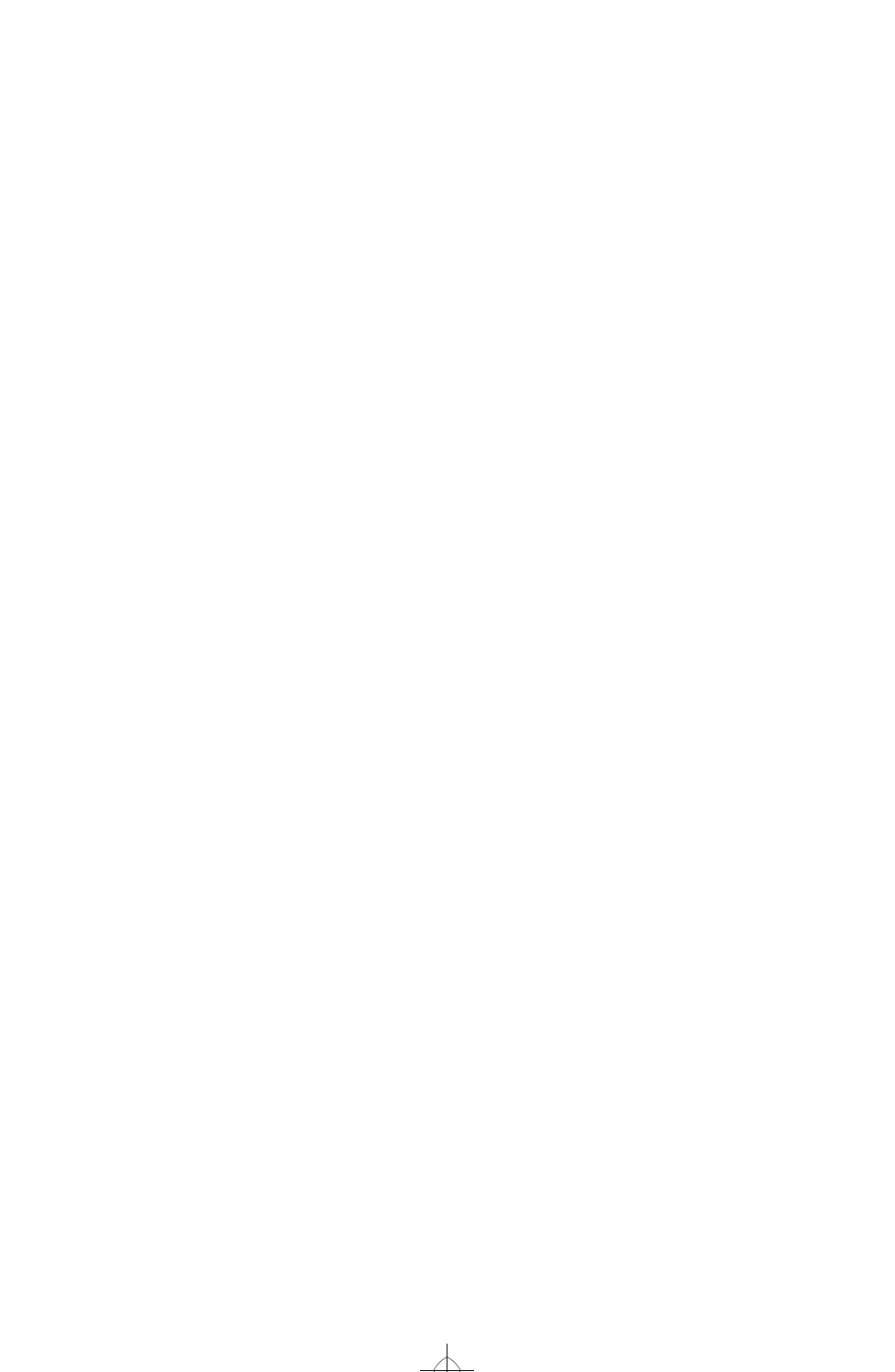## **1** Implementation of First Report

1. We agreed our First Report on the very last day of the 2008–09 session, Thursday 12 November 2009, in line with the Order of the House of 20 July 2009 which obliged us to report by 13 November 2009. The Report was published at the outset of the current 2009– 10 session on 24 November 2009. 1

2. The Report was debated in the House on 22 February 2010 on the basis of an unamendable Motion tabled by the Leader of the House, and not as we had sought on the basis of the draft Resolution which we had agreed and reported to the House as an Annex to the Report.

*3.* Prior to the 22 February debate, the Leader of the House tabled 16 substantive Motions on Friday 5 February which appeared on the Future Business section of the Order Paper on Monday 8 February. This gave a welcome opportunity to propose amendments to the Motions. She also tabled a Written Ministerial Statement on Tuesday 9 February explaining the Motions and giving a brief indication of where the Government disagreed with our proposals, in particular for a House Business Committee.<sup>2</sup> On Monday 8 February the House of Commons Commission published an Answer to an arranged Question giving a progress Report on preparatory work undertaken by the House service.<sup>3</sup>

4. On the morning of Wednesday 10 February we heard oral evidence from the Leader, the Shadow Leader and the Liberal Democrat Shadow Leader, printed with this Report.<sup>4</sup> Following that session, the Leader tabled for consideration on 22 February—because of the mid-February half term break the next sitting day—amended versions of her Motions on election of members of select committees and the establishment of a Backbench Business Committee, to reflect amendments tabled to those motions.

5. After a full day's debate on Monday 22 February, the House was invited to give unanimous consent to 16 Motions. 11 of them were so agreed, including a reduction in the size of standard select committees, encouragement for work on increasing public engagement with legislation, agreement to an early decision in the next Parliament on sittings of the House in September 2010, and various steps to enhance procedure on public petitions. Following the Speaker's statement of 23 February, petitions were for the first time formally noted on the Order Paper for 1 March.

6. The 5 motions objected to on 22 February were re-tabled for decision on 4 March. In the course of the next week a number of amendments were tabled to these Motions. In the votes on 4 March seven amendments were made, mostly without a vote:

• The chair of the Procedure Committee was added to the list of chairs subject to whole House election, a fail-safe measure was introduced into the mechanism for party leaders to bring forward proposals for distribution of committee chairs

<sup>1</sup> House of Commons Reform Committee, First Report of session 2008-09, *Rebuilding the House*, HC 1117.

<sup>2</sup> HC Deb, 9 February 2010, cols 45-47WS.

<sup>3</sup> HC Deb, 8 February 2010, cols 651-2w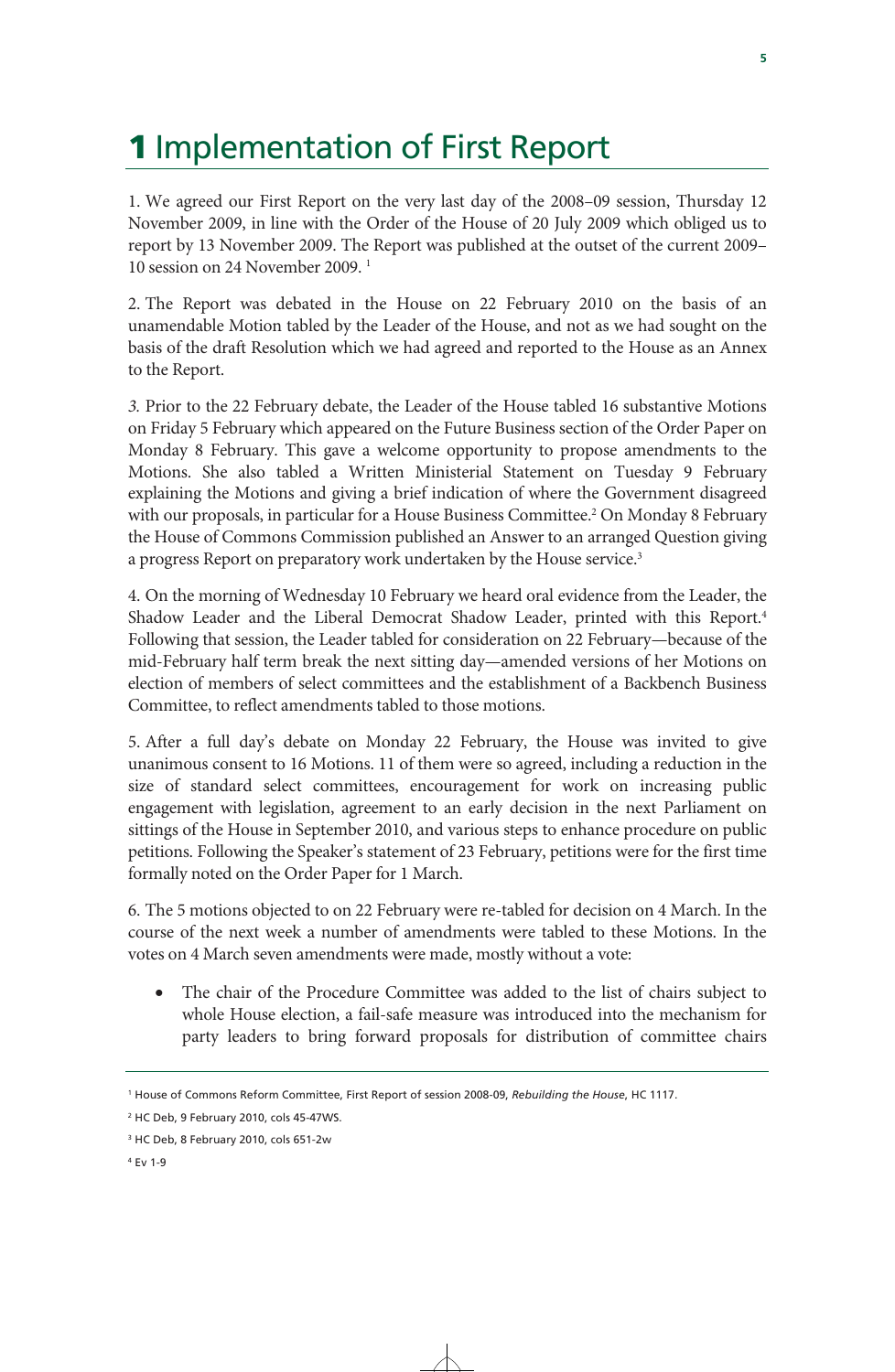among the parties, and the convention that the chair of the Public Accounts Committee should be held by an Opposition Member was enshrined in Standing Orders.

- A mechanism was introduced permitting the Speaker to invite the Committee of Selection to discharge and replace a select committee member whose attendance had fallen below a given threshold over a session.
- The declared deadline for the establishment of a Backbench Business Committee was brought forward from the summer of 2010 to the start of the new Parliament, and its remit to be determined by the terms of our Report.
- Approval in principle was given to the establishment during the course of the next Parliament of a House Business Committee along the lines recommended in our Report.
- Further consideration was sought in the next Parliament of ten of our recommendations which were otherwise unimplemented.

7. The concrete outcome of the 4 March votes was that the chairs of many select committees will in the new Parliament be elected by the whole House in a secret ballot using the Alternative Vote; that members of select committees should be elected within parties using a secret ballot; and that, in line with the proposals of the Procedure Committee, the Deputy Speakers will at the outset of the new Parliament be elected in a secret ballot using the Single Transferable Vote.<sup>5</sup> Taken together with the 11 motions **agreed on 22 February, significant and welcome steps have now been taken on the path to reform.** 

## 2 Backbench Business Committee

8. There remains one further task for the House to fulfil this session: the preparation and agreement of the Standing Orders necessary for a Backbench Business Committee to be elected and start work in the new Parliament. The original Motion put before the House by the Leader envisaged the task of preparation being undertaken by the Procedure Committee in the new Parliament. The amendment from the Official Opposition envisaged it being undertaken by the Procedure Committee in this Parliament. Having sponsored the amendment which was carried against both these propositions, we have decided that it is incumbent on us to complete the task originally committed to us by the House in July 2009. In the time available to us in 2009 it was not possible to bring our consideration of backbench business to a conclusion, and the Government did not offer the House a draft Standing Order when it tabled other draft Standing Orders in early February.

9. In our earlier Report we noted that in the time available we had not been able "*to conduct an exhaustive inquiry into all the possible categories of backbench business which a Backbench Business Committee might in future bring forward....The last thing we would* 

<sup>5</sup> For a descriptive list of the 16 Motions agreed to on 22 February and 4 March, see Annex 3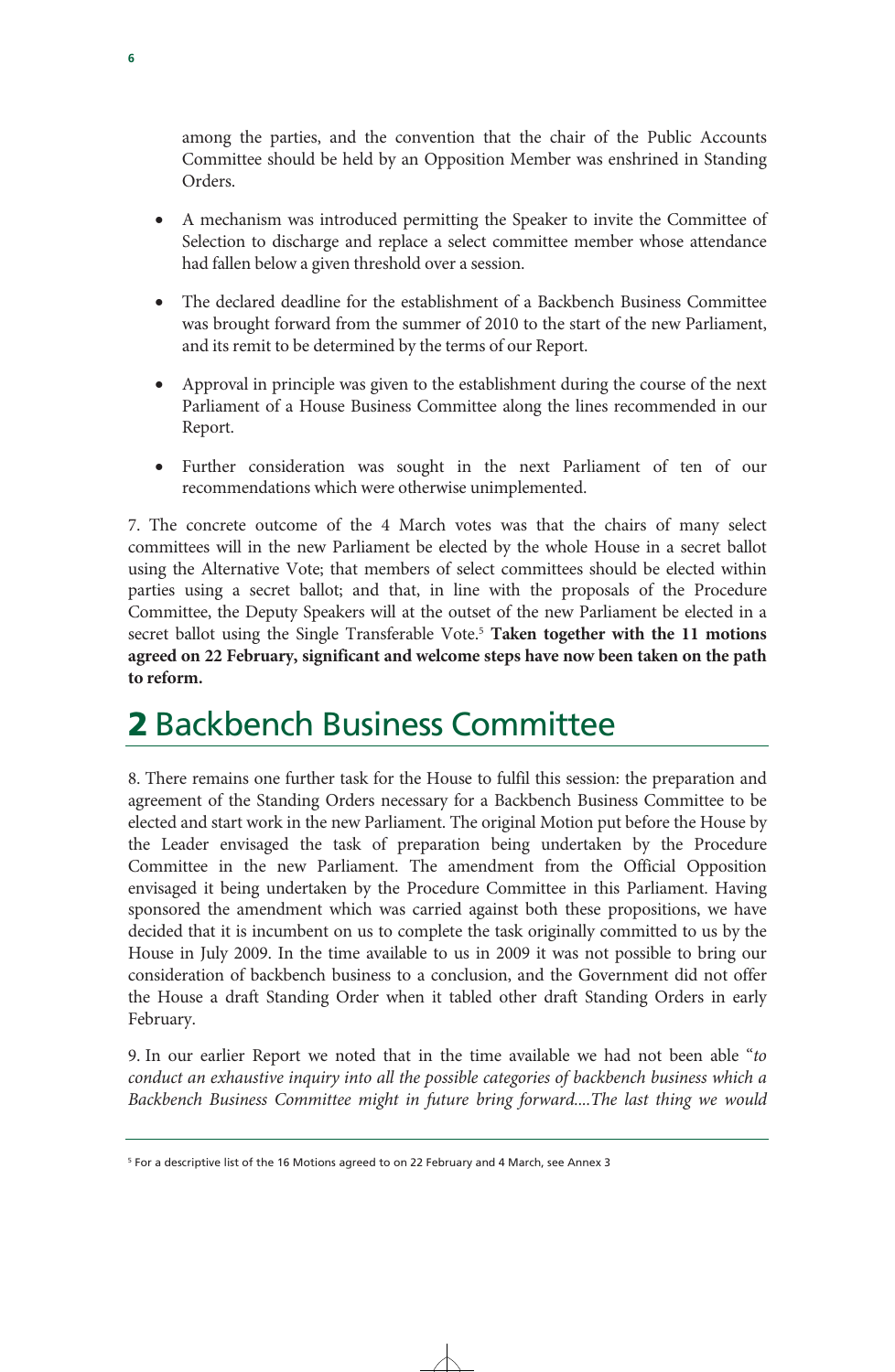*wish to do is to try and set down a narrow menu now"*. 6 That remains our view. No Standing Order should constrain the inventiveness of colleagues in the next Parliament. But it is necessary now to determine a structure within which a Backbench Business Committee can begin its work in a new Parliament, as well as refining our propositions on the election of the chair and members of the committee.

### **Backbench business**

### *Definition by exclusion*

10. It is our view that "backbench business" is best defined by exclusion: in other words, by establishing the concept of everything being backbench business unless it falls into some other defined category, principally Government business, Opposition business and individual Private Members' business. Practice and experience will soon show where further definition is needed. The draft Standing Order enshrines this view. There are a handful of issues requiring resolution.

### *Private Members' legislation*

11. We set out in our Report our view that some changes were needed in the way Private Members Bills are dealt with, and also identified the possibility that in due course there could be alternative procedures to the ballot for establishing prioritisation, scheduling on days other than Fridays, and programming proceedings.7 The Resolution of 4 March 2010 looks forward to this matter receiving further consideration in the next Parliament. Our draft Standing Order provisionally groups Private Members' legislative business with other business initiated by individual Members. But as an illustration of how to implement our recommendation that Private Members' bills are not obstructed by purely procedural devices, we suggest that the Backbench Business Committee could be given the power to propose programme motions for Private Members' bills, in the same way that Ministers do for Government bills. We are convinced that in the new Parliament the House needs to give a high priority to an overall reform of the regime applying to Private Members' legislation.

### *Estimates Days*

12. Estimates Days are an example of business technically initiated by the Government but in fact an opportunity for backbenchers to call Ministers to account on subjects chosen, in this case, by the Liaison Committee on behalf of the House's select committees.<sup>8</sup> The Liaison Committee is taking forward discussions on the number of such days and the nature of the business to be taken on them. For the purposes of scheduling [ ie when they are to be] and counting [ ie calculation of the number of backbench business days] we believe that they should for the time being be regarded as backbench business. Both our Report and the Liaison Committee have argued that debates on select committee business should be able to take the form of substantive motions and that the expenditure plans of specific Government departments be examined in such motions. The draft Standing Order

<sup>6</sup> *Rebuilding the House*, para 219

<sup>7</sup> *Rebuilding the House*, paras 193-4, 221

<sup>8</sup> Ibid, paras136-139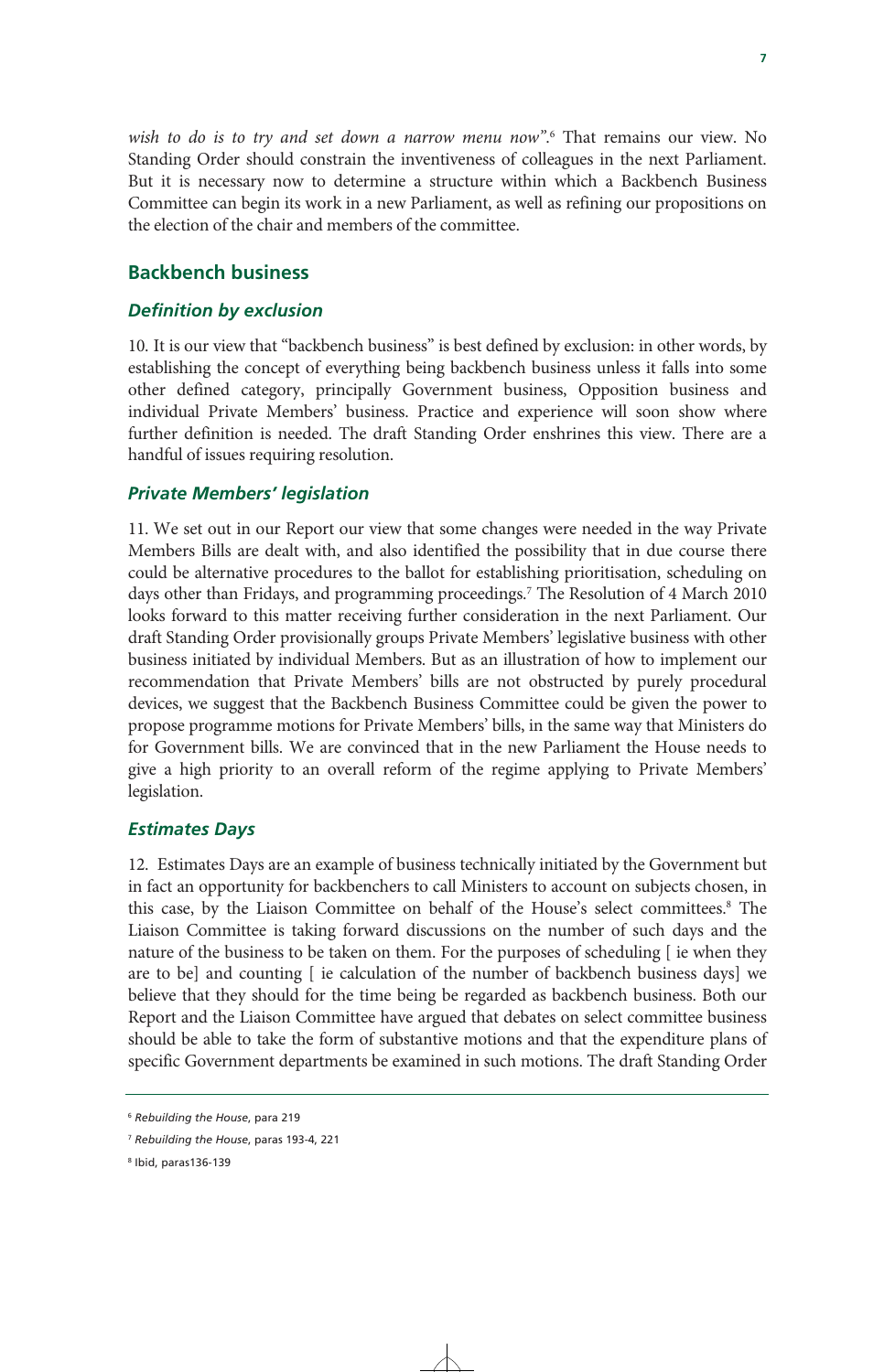therefore provides for the recommendations of the Liaison Committee on the matters to be debated to be channelled through the Backbench Business Committee.

### *Prayers against secondary legislation*

13. Motions seeking to annul secondary legislation are not initiated by Ministers nor moved by them. They do however arise directly as a result of ministerial legislative initiative. For the purposes of definition, they are implicitly included in the category of government business in the draft Standing Order. That would not rule out the possibility of the Backbench Business Committee allowing a prayer in backbench time; but we consider that it is primarily for the Government to find such time.

### *Set-piece debates*

14. In the debate on 4 March, and in the amendment moved by the Official Opposition and defeated on a vote, there was reference to 15 days allotted to set piece debates.<sup>9</sup> We do indeed envisage that the Backbench Business Committee should be able to decide if and when and for how long most of the debates in this category should be held. We had some hesitation in accepting that the four annual completely "open" debates immediately before recesses should be counted off against the sessional quota of 35 days for backbench business. The draft Standing Order would include them as backbench business, but it may be necessary to review that in the light of experience.

### *Westminster Hall*

15. The draft Standing Order provides that all Thursdays in Westminster Hall are to be regarded as backbench business, with at least 20 each year to be at the disposal of the Liaison Committee. The Backbench Business Committee will be free to schedule business of its choosing for the balance, currently used by the Government for minor and relatively ill-attended debates.<sup>10</sup> Where time is found for substantive debates on select committee reports on the floor of the House, as we anticipate, it would be open for the Liaison Committee to take fewer days in Westminster Hall, which could then be used by the Backbench Business Committee for scheduling other business, including some of the debates on non-substantive motions currently held in the Chamber

### *Topical debates*

16. It is common ground that the subjects of topical debates should henceforth be chosen by the Backbench Business Committee rather than the Leader and that topical debates are to be treated as backbench business for the purposes of computing the sessional total of days allotted to backbench business. These 90 minute debates will presumably be regarded as quarter days for the purposes of computing the sessional quota. But we have also assumed that the current complex speaking time regime in Standing Order No. 24A will need radical alteration. There seems no good reason why front-benchers in such debates should have substantially longer than backbenchers, and the order of speaking will also have to be subject to new conventions. Rather than trying to impose a regime in advance,

<sup>9</sup> *Rebuilding the House*, para 145

<sup>10</sup> Ibid, para 166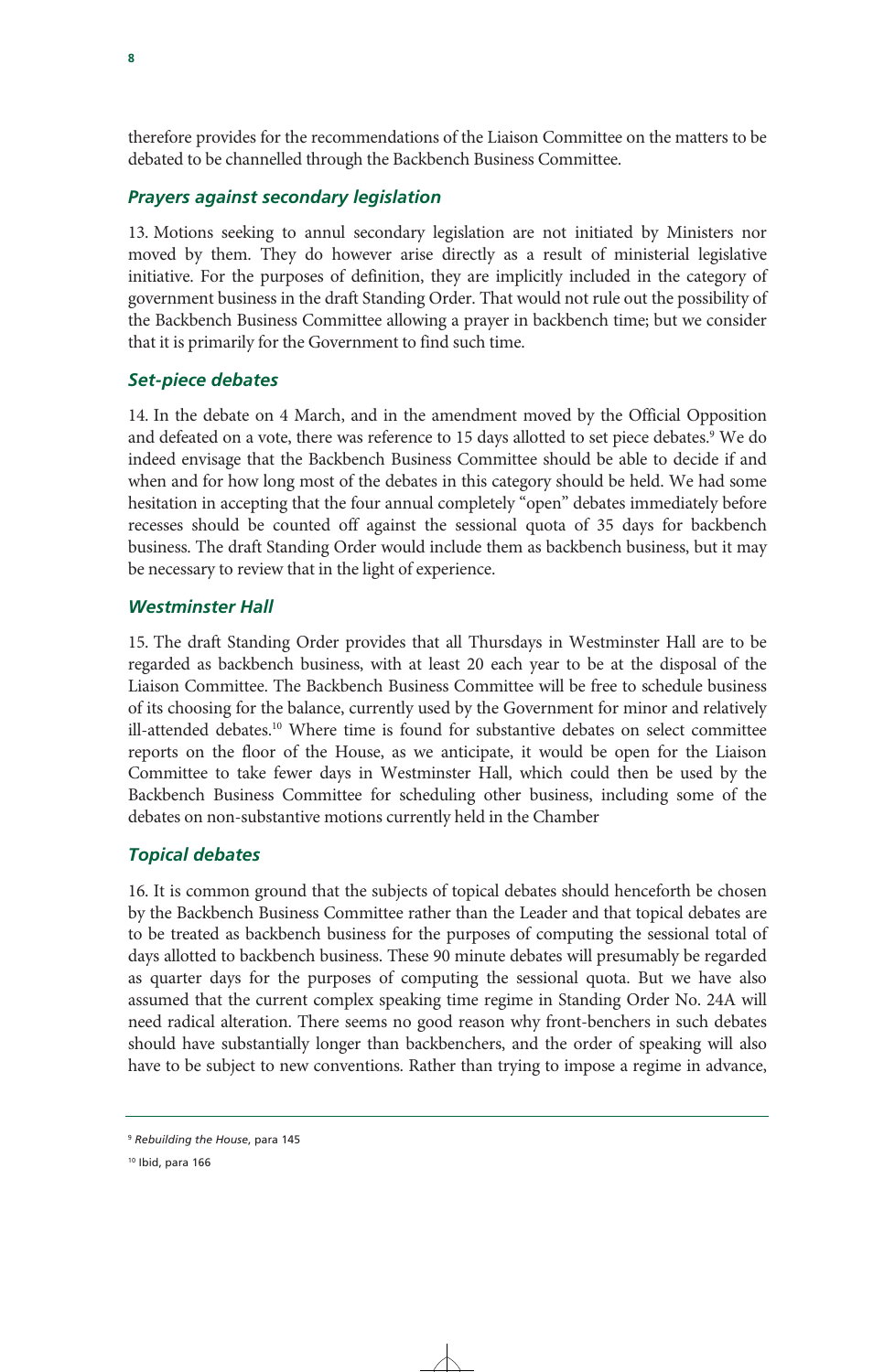we propose that each debate be managed by the Chair, who will no doubt have in mind the sort of arrangements which have worked well in the recent past in setting front bench and backbench speaking times, and the extent of injury time for interventions.

### **Election of Chair and members**

### *Election of Chair*

17. The Committee recommended election by the House of the Chair and members of the Backbench Business Committee. The election of the Chair should plainly follow the pattern of the election of other select committee chairs set out in the new Standing Order agreed on 4 March. It will however have to be held sooner if the aspiration is to be met of having a committee up and running swiftly. The draft Standing Order sets out a timetable under which the Chair will be elected soon after the Deputy Speakers. We do not propose any restriction on the party affiliation of candidates.

### *Election of members*

18. On 4 March the House agreed to the proposal from the Procedure Committee that the three Deputy Speakers should be elected by the whole House under the Single Transferable Vote System, providing also for party balance across the four occupants of the Chair, and a degree of gender balance. The draft Standing Order envisages a similar procedure for election of the members of the Backbench Business Committee. The Speaker will have a technical role in determining the appropriate party balance, taking into account the party affiliation of the elected Chair, and in organising ballots to fill vacancies, so as to maintain the right party and gender balance.

### **Operation of Committee**

19. For the time being the House has chosen to pursue what our Report described as "Option 2: the existing system with a Backbench Business Committee bolted on". We rejected this option for the reasons given in the Report.<sup>11</sup> We therefore welcome the House's unanimous decision on 4 March to approve the establishment during the course of the next Parliament of a House Business Committee along the lines we recommended.

20. In the interim, the House has to decide how the Backbench Business Committee is to feed into the process of the setting of the House's agenda. It could simply send its views, published or not, to the Leader, for incorporation into the weekly Business Statement made to the House, rather as the Liaison Committee does now for its Westminster Hall Thursdays and the Opposition for the topics it will be raising on its Opposition days.

21. We have however put forward in the draft Standing Order a more democratic option, along the lines of the "votable agenda" which formed a key part of our overall package of reforms. While the Government part of the House's agenda would continue—at least in the short term—to be simply announced to the House, we propose that the backbench business should be subject to the approval of the House.

<sup>11</sup> *Rebuilding the House*, para 198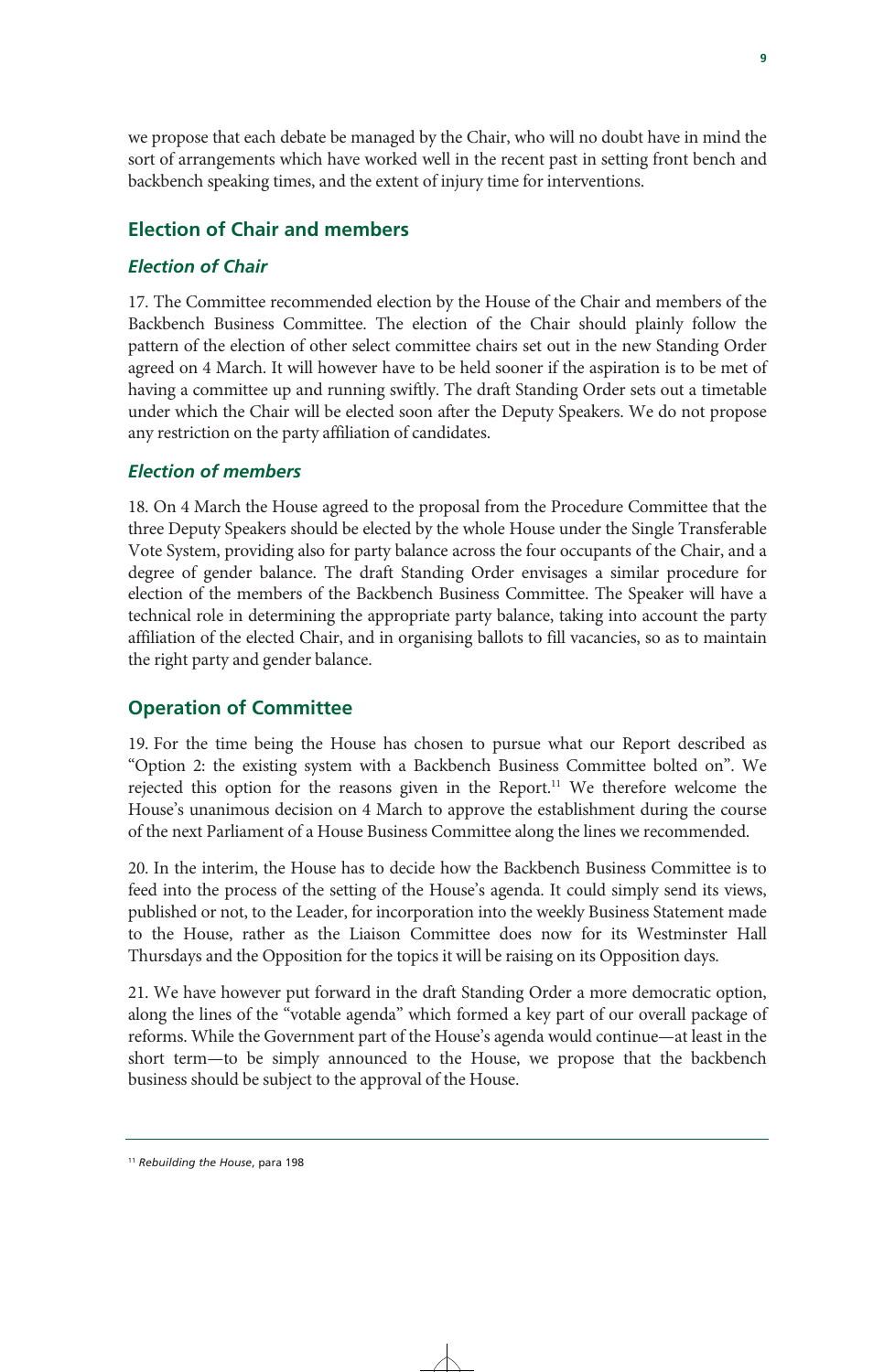22. Whether or not the backbench business agenda is votable, there is a case for the Chair of the Backbench Business Committee to be susceptible to questioning by Members at Business Questions, on a similar basis to questions put to the Leader of the House on the Government's agenda. It would not be fair for the Leader to be expected to answer for decisions of the Committee. The choreography is for others to determine; it is not a matter for Standing Orders.

## 3 Next steps

## **Standing Order changes**

23. In order to give maximum notice to Members of what we propose, and in view of the pressures of time as the 2005 Parliament draws to its close, we have tabled the draft Standing Orders and a draft Resolution on the Remaining Business section of the House's Order Paper at the earliest opportunity. That offers the possibility of proposing amendments. We trust that the Government will soon put our proposals to the House for decision.

## **Draft Resolution**

24. The aspiration expressed in the Resolution of 4 March 2010 for a future House Business Committee is worthless without the political will to give effect to it. We have therefore also agreed a draft resolution, contained in Annex 2, which seeks to establish an agreed mechanism and timetable for the new Parliament to be in a position to decide on how to introduce a House Business Committee, a votable agenda and any associated changes in Standing Orders or the procedures of the House necessary to implement our recommendations.

## 4 Conclusion

25. The Annexes to this Report containing our draft Standing Orders and a draft Resolution conclude our labours. We are under no illusion as to how much remains to be done to rebuild the House. Our proposal that the House should fully determine its own agenda has not yet been realised. Concerns remain over the Report and Lords Amendments stages of Bills. The new Parliament will no doubt develop its own agenda for reform and its own mechanisms for achieving it. But we are confident from the events of the past four months that the right start has been made and that the House does indeed have the capacity to reform itself using the energy and commitment of its Members.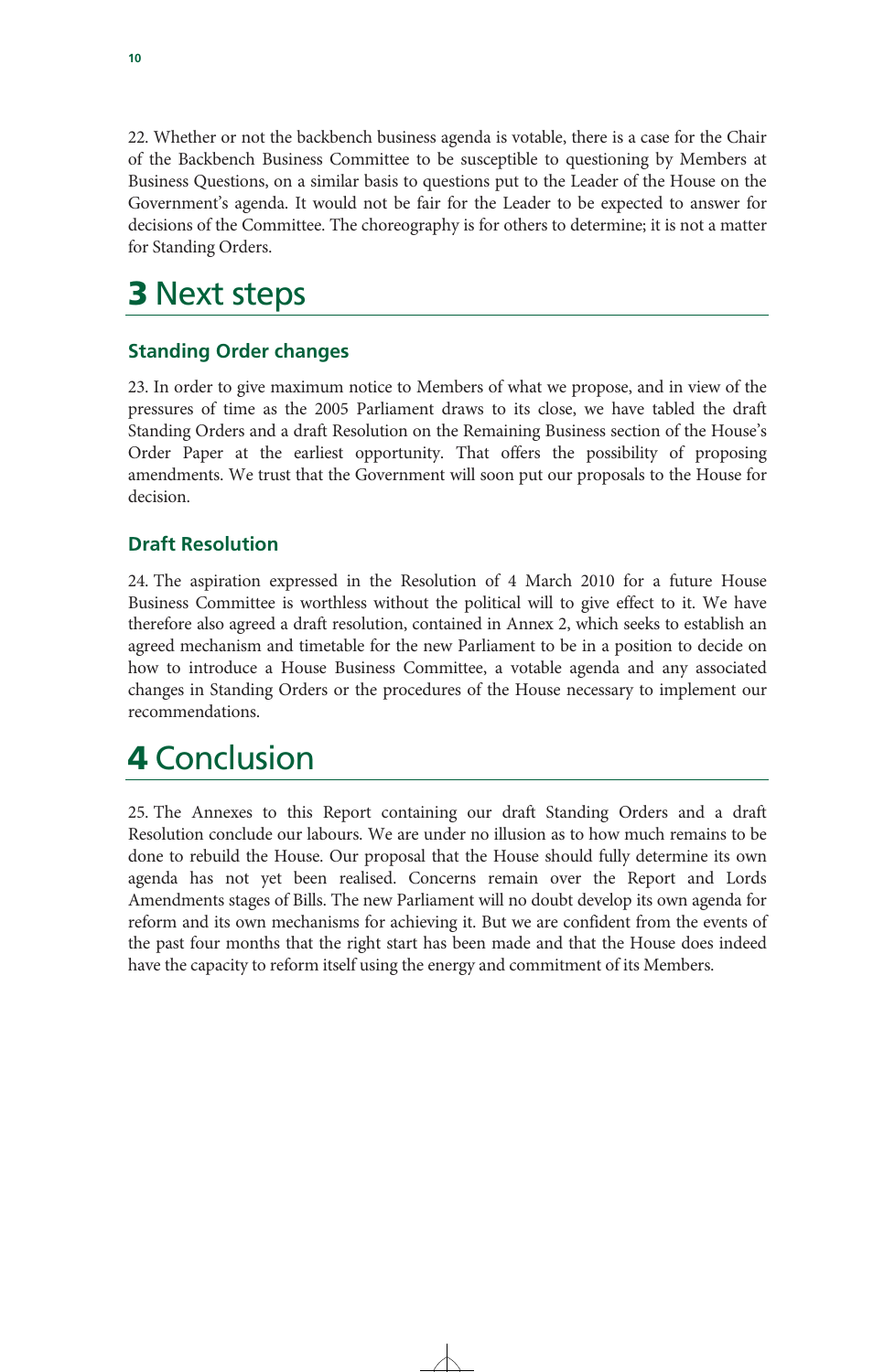## Annex 1

## **Draft Standing Order changes**

 That the following Standing Orders and amendments to Standing Orders shall be made, with effect from the beginning of the next Parliament—

'(A) In Standing Order No. 10 (Westminster Hall)—

- a) in paragraph (3) leave out "Subject to paragraph (13) below" and insert "On Tuesdays and Wednesdays";
- b) after paragraph (3) insert " (3A) The business taken at any Thursday sitting in Westminster Hall shall be such as the Backbench Business Committee shall appoint, having consulted the Liaison Committee; no fewer than twenty such days each session shall be devoted to debates on select committee reports chosen by the Liaison Committee, but it shall be open to the Liaison Committee to take a smaller number where it so indicates';
- c) leave out paragraph (13).

(B) In Standing Order No.14 (Arrangement of public business), line 40, at the end, insert—

'(3A) Thirty-five days or its equivalent shall be allotted in each session for proceedings in the House on backbench business: the provisions of paragraph (2) (c) of this Standing Order shall apply to any of those days taken in the form of half-days.

(3B) Backbench business comprises all proceedings relating to any motion or order of the day except:

(a) government business, that is proceedings relating to government bills, financial business, proceedings under any Act of Parliament or relating to European Union Documents, and substantive motions in the name of a Minister of the Crown;

(b) opposition business under paragraph (2) of this Standing Order;

(c) individual Members' business, that is motions for the adjournment of the House under paragraph (7) of Standing Order No. 9 (Sittings of the House)*,* private Members' legislative business under paragraphs (4) to (9) below and business taken on Tuesdays and Wednesdays under Standing Order No. 10 (Sittings in Westminster Hall);

(d) proceedings relating to private business;

(e) business set down at the direction of the Speaker.

(3C) The proceedings to be taken as backbench business shall be determined by the decision of the House on a resolution from the Backbench Business Committee, as set out in Standing Order No. ( Backbench Business Committee). '

(C) In Standing Order No 24A (Topical debates)—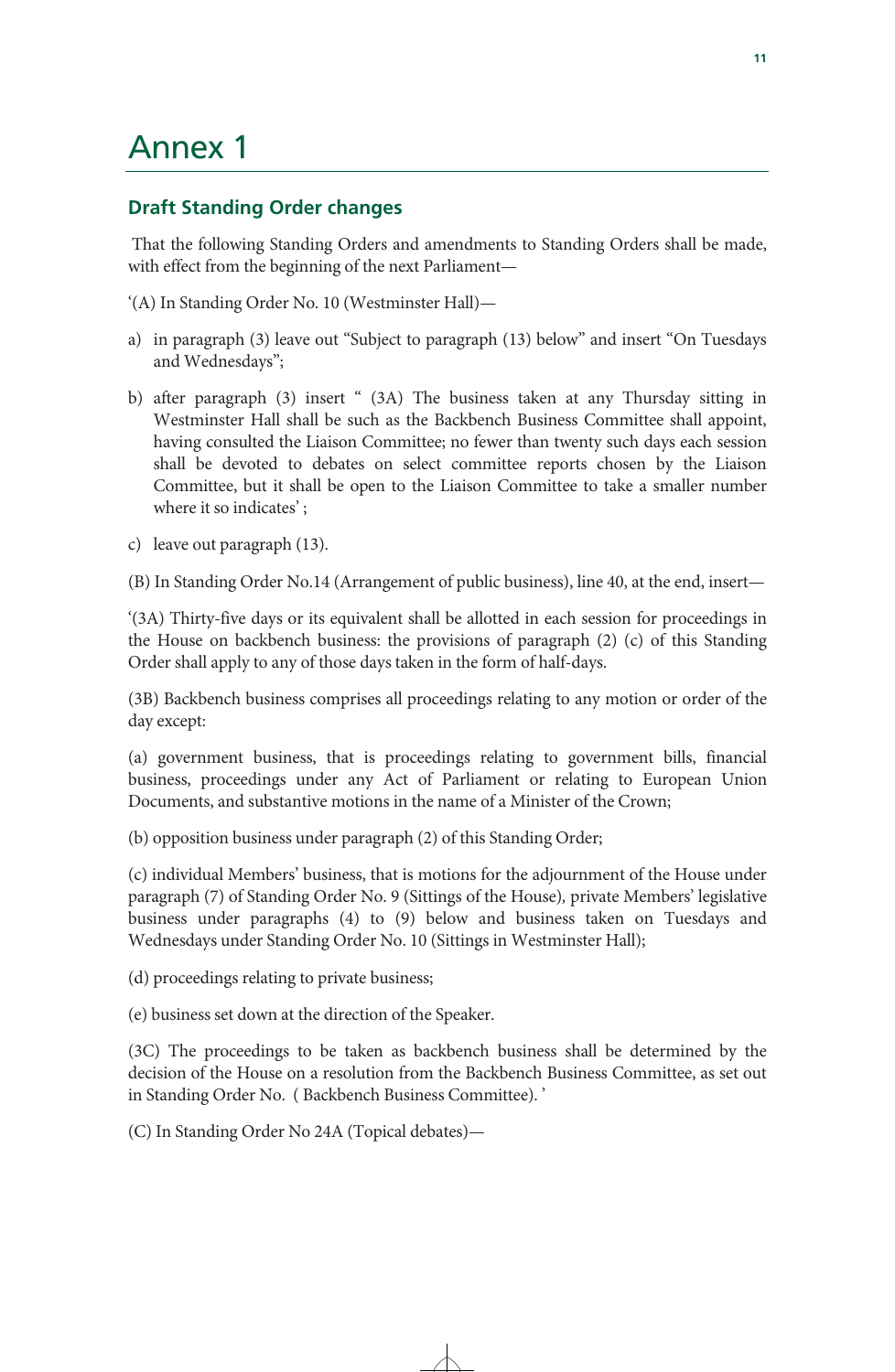- a) in paragraph (1) leave out " A Minister of the Crown" and insert " The Backbench Business Committee":
- b) leave out paragraphs (3) to (8) and add "( ) The Speaker may announce that he intends to call Members to speak in a topical debate, or at certain times during such a debate, for no longer than any period he may specify: he may at any time make subsequent announcements varying the terms of an announcement under this paragraph: he shall add to any period specified under this paragraph one minute for each intervention up to a maximum number he shall specify when making an announcement; and he may direct any Member who has spoken for that period to resume his seat forthwith."

(D) In Standing Order No 83A (Programme Motions), in paragraph (1), in line 5 after "Crown" insert

"or, in the case of a private Member's bill, by the Chair or another member of the Backbench Business Committee, on behalf of the Committee".

(E) In Standing Order No 145 (Liaison Committee), in paragraph (3), in line 14 after "recommendations" insert "to the Backbench Business Committee"; and in line 17, after "made" insert "by the Chair of the Backbench Business Committee or another member of that Committee on behalf of the Committee".

(F) That the following Standing Order shall be made—

Backbench Business Committee

(1) There shall be a select committee, called the Backbench Business Committee, to make recommendations for backbench business to be taken on days, or parts of days, allotted for backbench business.

(2) The committee shall consist of a chair and eight other Members, of whom four shall be a quorum. The Chair and other members of the committee shall continue as members of the committee for the remainder of the Parliament unless replaced under the provisions of this Order.

(3) No member who is a Minister of the Crown or parliamentary private secretary or a principal Opposition front-bench spokesperson shall be eligible for election to the chair or as a member of the committee: the Speaker's decision shall be final on such matters.

(4) (a) The election of the chair shall take place at the start of each Parliament on a day to be determined by the Speaker no later than seven days after the Queen's Speech, subject to the previous election of the Deputy Speakers.

(b) Nominations of candidates shall be in writing and shall be received by the Clerk of the House between 10.00 am and 5.00 pm on the day before the day appointed for election.

(c) Each nomination shall consist of a signed statement made by the candidate declaring their willingness to stand for election, accompanied by the signatures of not fewer than twenty nor more than twenty-five Members, of whom no fewer than ten shall be members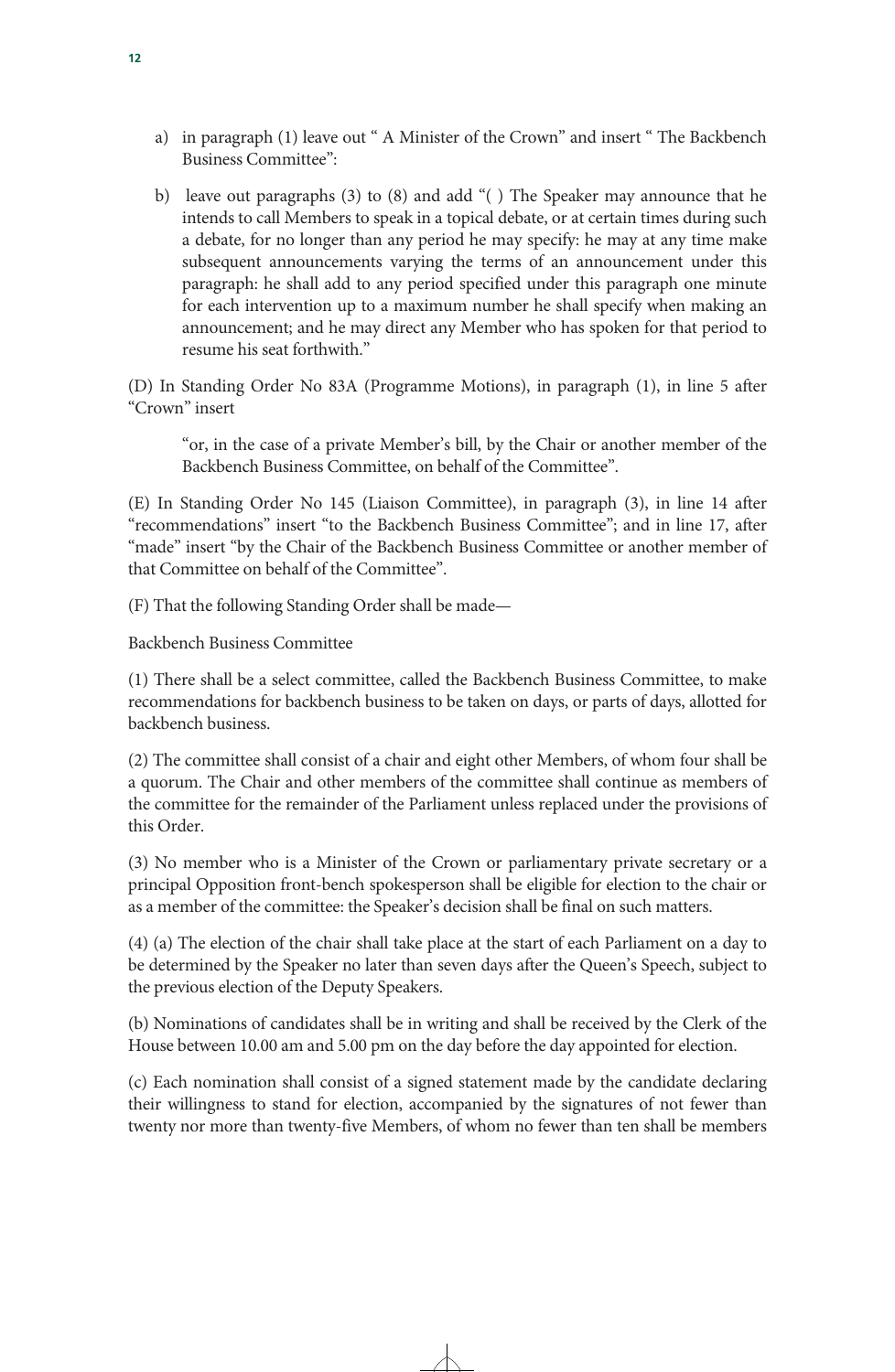of the candidate's party and no fewer than ten shall be members of any other party or no party.

(d) No Member may sign the statement of more than one candidate.

(e) As soon as practicable following the close of nominations, a list of the candidates and their accompanying signatories shall be published.

(f) Arrangements for the election shall follow those set out in paras (9) to (14) of Standing Order No.... ( Election of committee chairs), save that in sub-paragraph (11)(e) the opening hours of the ballot shall be between eleven o'clock and twelve o'clock and in paragraph (12) reference to variation of timings shall be read as applying to the timings in sub-paragraph (b) and (f) of this paragraph.

(5) (a) The election of members shall take place on a day to be determined by the Speaker as soon as practicable after the day appointed for election of the chair under paragraph (4) above.

(b) Nominations of candidates shall be in writing and shall be received by the Clerk of the House between 10.00 am and 5.00 pm on the day before the day appointed for election.

(c) Each nomination shall consist of a signed statement made by the candidate declaring their willingness to stand for election, accompanied by the signatures of not fewer than twelve nor more than fifteen Members.

 (d) As soon as practicable following the close of nominations, a list of the candidates and their accompanying signatories shall be published.

(g) The provisions set out in paragraph (5) (a) to (d) and (f) of Standing Order No ....(Election of the Deputy Speakers) shall apply to the election of members of the committee.

(h) The ballot shall be counted under the Single Transferable Vote system, with constraints that of those elected:

(i) such a number of candidates shall come from each political party represented in the House or grouping of parties or those of no party as shall be determined and announced in advance by Mr Speaker, in such a way as to ensure that the Committee including the Chair reflects as closely as possible the composition of the House,

(ii) at least two women and two men shall be elected.

(6) (a) Standing Order No.....( Resignation or removal of chairs of select committees) shall apply to the chair of the committee, save for paragraph (2) of that Order; and any election shall be held under the provisions of paragraph (4) (b) to (f) above.

(b) Where a member of the committee has ceased to be a member of this House or has given written notice to the Speaker of a wish to resign from the Committee, the Speaker shall make arrangements for the election by the House of a replacement using the Alternative Vote System as set out in paragraph (11) of Standing Order No ....(Election of committee chairs), and may give such directions on the party affiliation required for a valid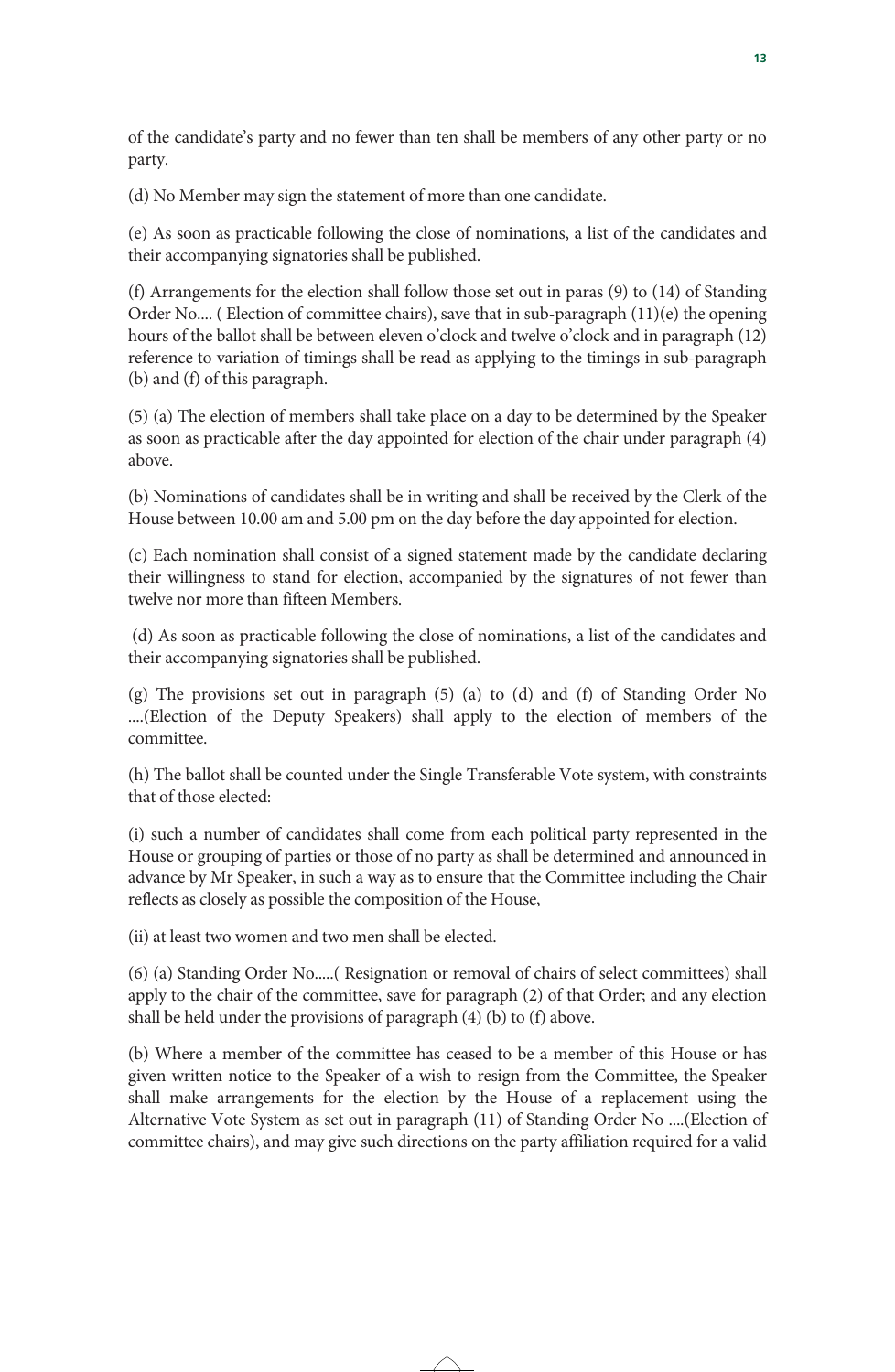candidature as are necessary to preserve the balance of parties on the committee as referred to in paragraph  $(5)(h)(i)$  above.

(7) The committee shall have power to invite Government officials to attend all or part of any of its meetings.

(8) The committee shall report its recommendations allocating to such backbench business as it may consider appropriate, the time of the House on days or parts of days allotted for backbench business over the week following the Friday after the report is made; and the committee may also report its intended recommendations for the second week following the Friday after the report is made.

(9) A motion made on behalf of the Committee by the Chair or another member of the Committee that this House agrees with the Committee in its report shall have precedence over government or opposition business.

(10) The Speaker shall put the questions necessary to dispose of proceedings relating to such a motion forthwith; the proceedings may continue after the moment of interruption; Standing Order No. 41A (Deferred divisions) shall not apply; and any resolutions agreed to at the conclusion of such proceedings shall have effect as if they were orders of the House.'.'

## Annex 2

## **Draft Resolution**

That this House, wishing to give effect to its Resolution of 4 March 2010 approving the establishment during the course of the next Parliament of a House Business Committee comprising the backbench business committee and representatives of Government and Opposition, considers that within twelve months of the first meeting of the Backbench Business Committee set up under Standing Order No. ( Backbench Business Committee), the Procedure Committee, or a temporary select committee comprising members elected by their parties, should be ordered to make the detailed proposals, in consultation with Government and Opposition business managers, necessary to establish a House Business Committee and a votable agenda; that the committee should be ordered to report within three months; and that the motions necessary to give effect to its proposals should be put to the House for decision within eight weeks of the publication of its Report".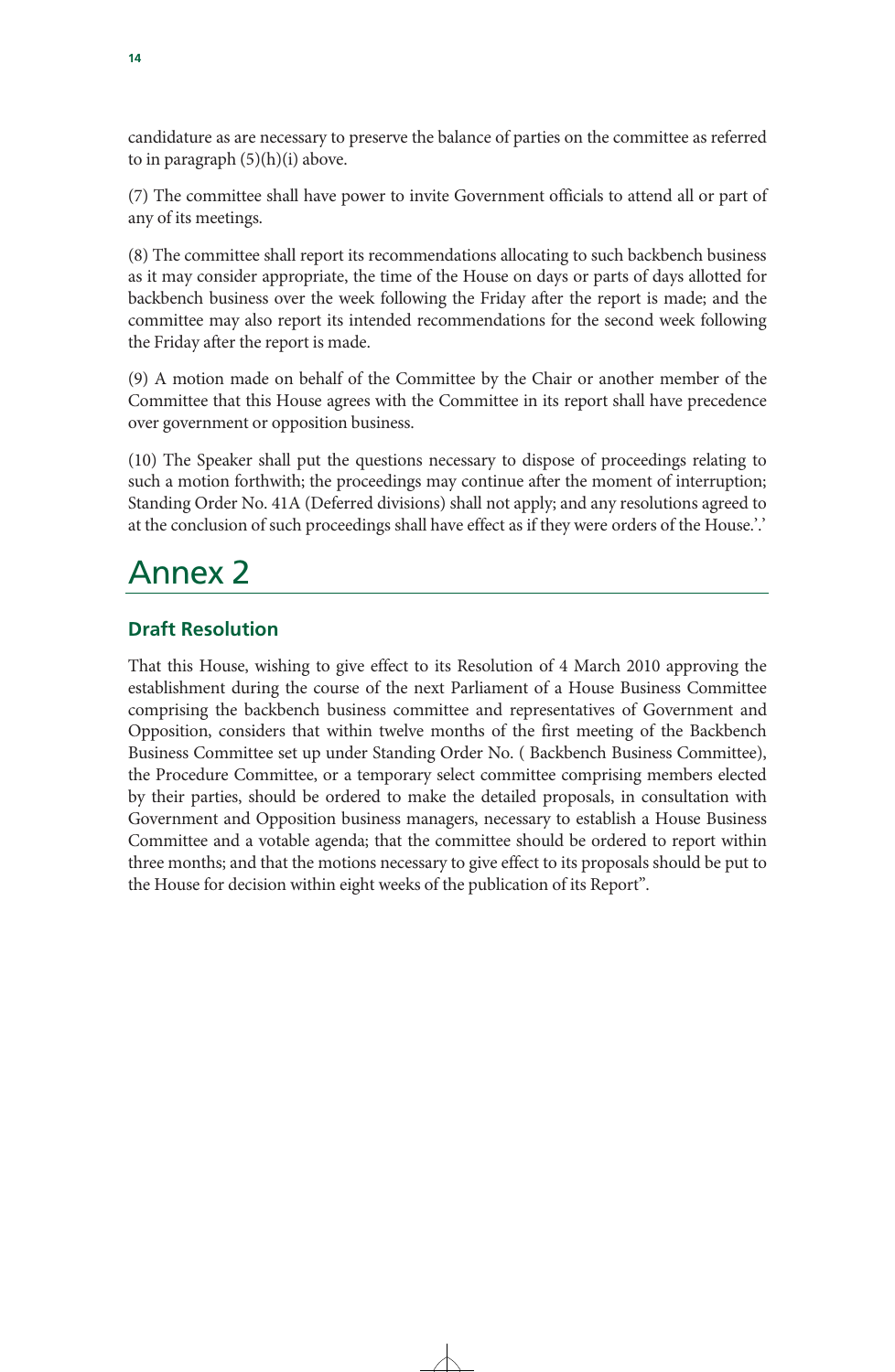## Annex 3

### **List of Standing Orders and Resolutions of 22 February and 4 March 2010**

### *Select committees*

- 1. Election of select committee chairs by the whole House using the Alternative Vote, covering departmental and some other select committees, on the basis of a distribution between parties agreed by the House. [*4 March 2010*]
- 2. Resignation or removal of select committee chairs, allowing for by elections for vacancies and for members to express no confidence in a directly elected chair. [*4 March 2010*]
- 3. Terminology, substituting Chair for Chairman. [*4 March 2010*]
- 4. Election of members of select committees, endorsing the principle of election of members by parties in a secret ballot. [*4 March 2010*]
- 5. Nomination of members of select committees within six weeks of the beginning of the session in a new Parliament. [ *22 February 2010*]
- 6. Reduction in size of select committees, from 14 to 11 in the case of standard departmental select committees. [*22 February 2010*]
- 7. Review of the role, resources and tasks of committees to be carried out by the Liaison Committee. [*22 February 2010*]

### *Scheduling of business etc*

- 8. Backbench business committee to be established in time for the start of the new Parliament to schedule non-ministerial business; approval for establishment during course of next Parliament of a House Business Committee; and 10 other recommendations of the Committee to be further considered in the next Parliament.[*4 March 2010*]
- 9. Approval for early decision in new Parliament on sittings of the House in September 2010. [*22 February 2010*]
- 10. Proposals for scheme of Motions for House debate to be further considered by the Procedure Committee in new Parliament. [*22 February 2010*]

### *Public engagement etc*

- 11. Approval for work being undertaken on engaging the public with the legislative process. [ *22 February 2010*]
- 12. Approval for work investigating practicalities of agenda initiative schemes drawing on local and international experience. [*22 February 2010*]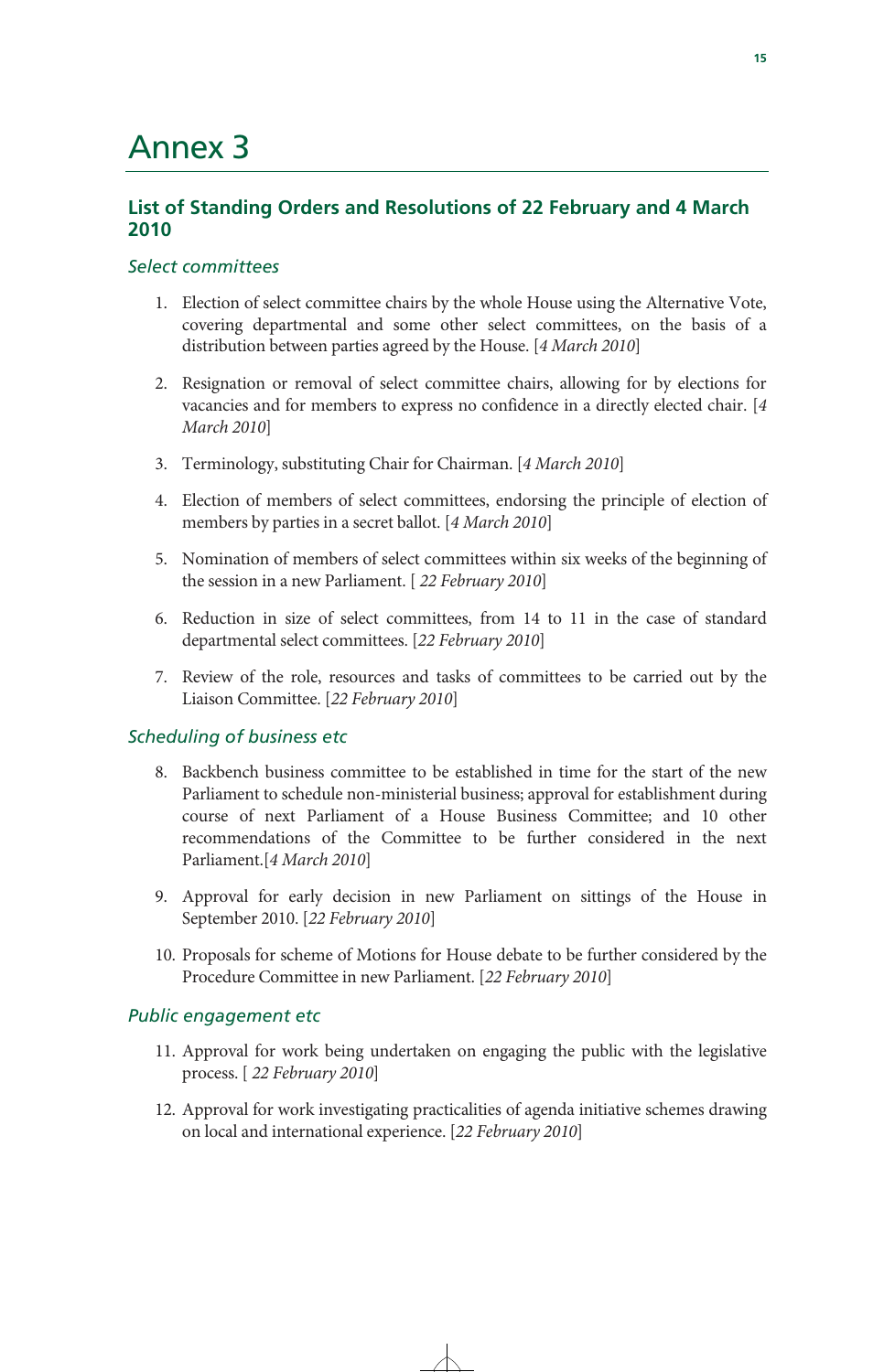- 13. Approval for work on production of a revised and re-costed e-petitions scheme for consideration in the next Parliament. [*22 February 2010*]
- 14. Welcome for proposal for trial of debates on public petitions in Westminster Hall in the next session, subject to presentation of petitions of sufficient significance. [*22 February 2010*]
- 15. Approval for work on producing information for petitioners on relevant House proceedings. [*22 February 2010*]
- 16. Approval of new procedure for giving formal notice of presentation of petitions on the Order Paper and reading of title. [*22 February 2010*]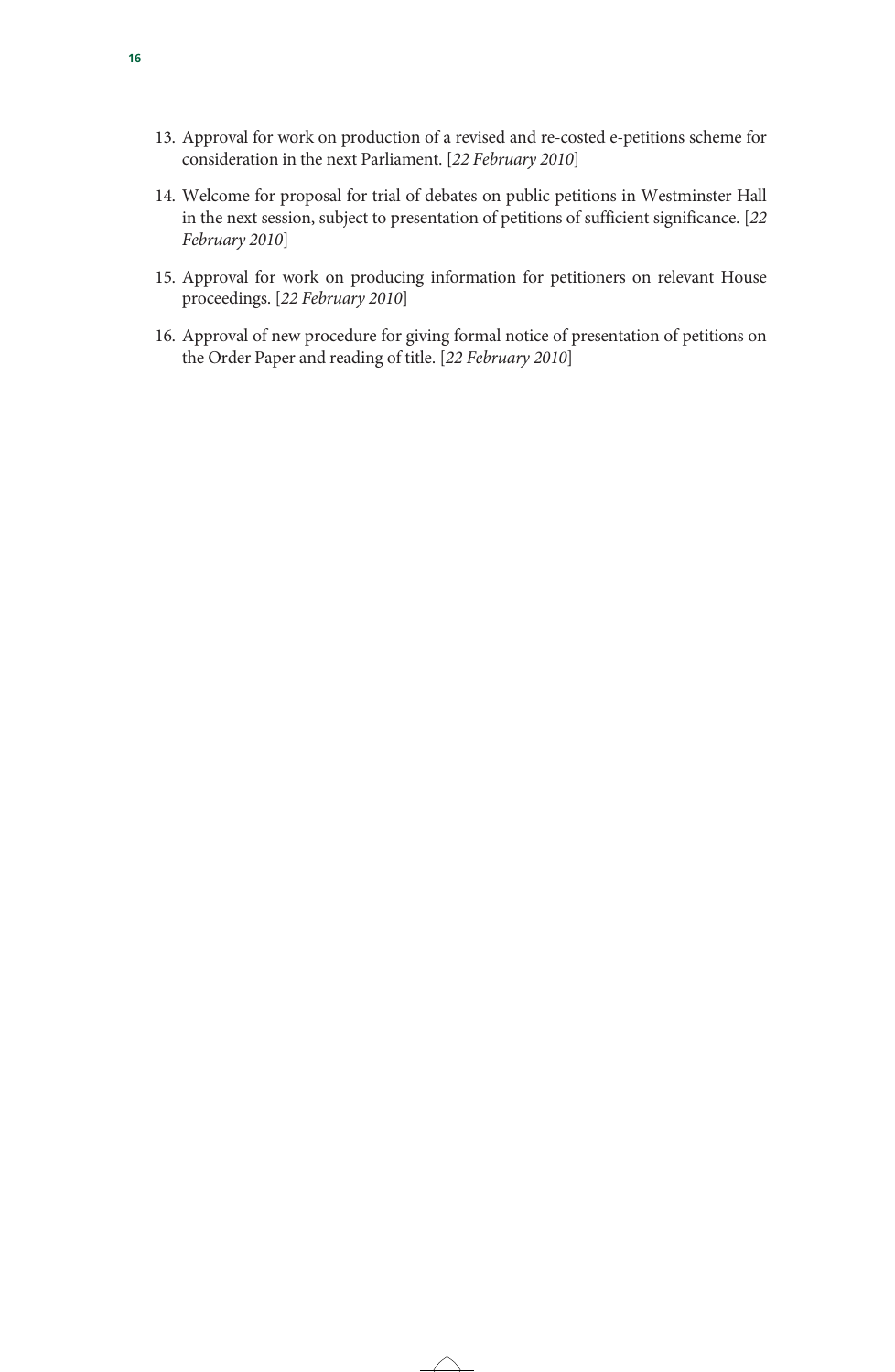## Formal Minutes

### **Wednesday 10 March 2010**

Members present:

Dr Tony Wright, in the chair

Mr Graham Allen Mr Clive Betts Mr Graham Brady Mr David Drew Natascha Engel Dr Evan Harris

David Howarth Rt Hon Michael Jack Mr Chris Mullin Dr Nick Palmer Dr Phyllis Starkey Mr Andrew Tyrie

Draft Report (*Rebuilding the House: Implementation*), proposed by the Chair, brought up and read.

*Ordered*, That the draft Report be read a second time, paragraph by paragraph.

Paragraphs 1 to 25 read and agreed to.

Annexes 1 to 3 agreed to.

Summary agreed to.

*Resolved*, That the Report be the First Report of the Committee to the House.

*Ordered*, That the Chairman make the Report to the House.

[Adjourned to a date and time to be determined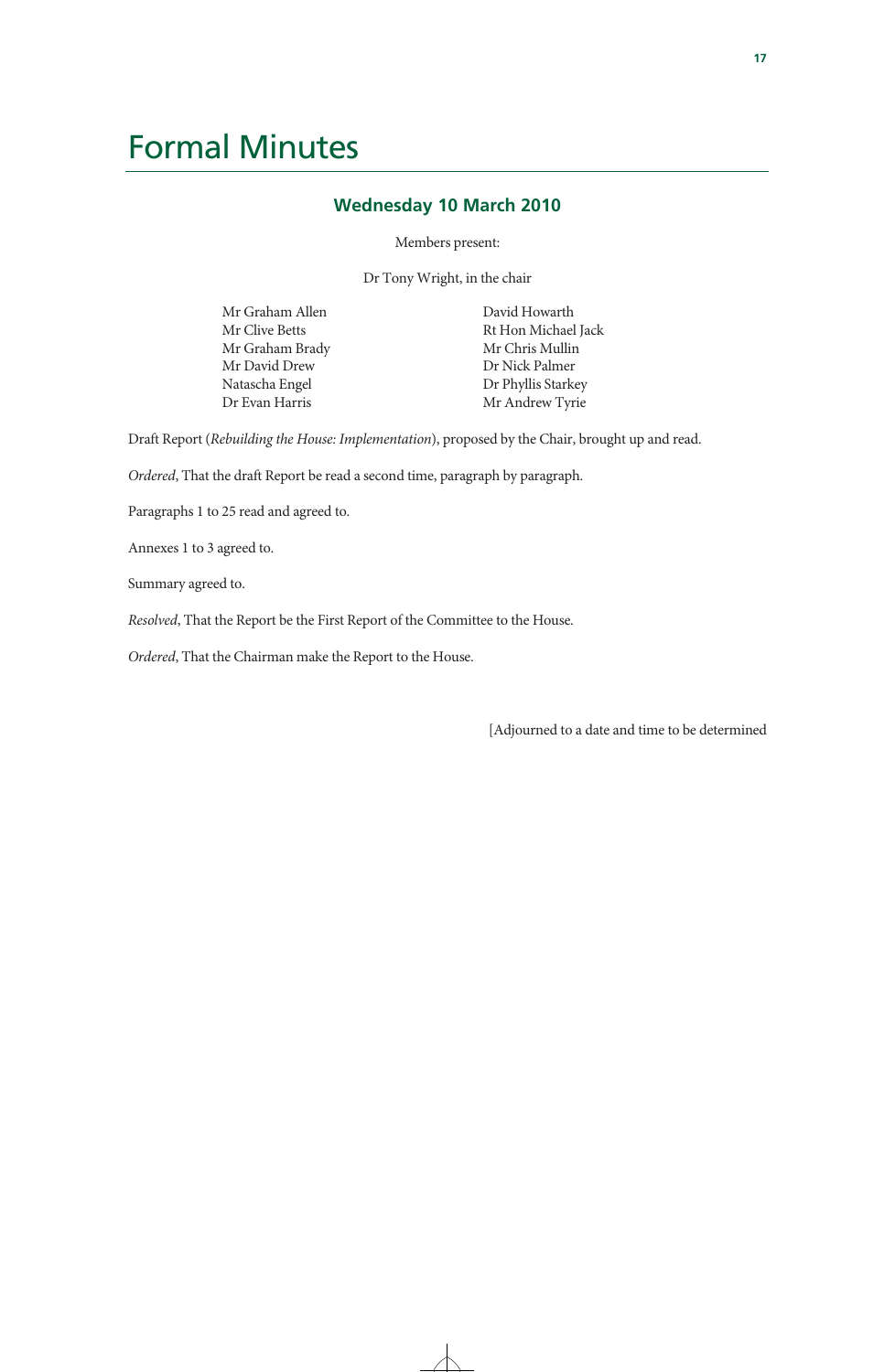## **Witnesses**

### **Wednesday 10 February 2010** *Page*

**Rt Hon Harriet Harman QC MP,** Leader of the House, **Rt Hon Sir George Young MP**, Shadow Leader of the House and **Mr David Heath MP**, Liberal Democrat Shadow Leader of the House Ev 1 and the House Ev 1

## List of Reports from the Committee during the current Parliament

| <b>Session 2009-10</b> |                                      |         |
|------------------------|--------------------------------------|---------|
| First Report           | Rebuilding the House: Implementation | HC 372  |
|                        |                                      |         |
| <b>Session 2008-09</b> |                                      |         |
| <b>First Report</b>    | Rebuilding the House                 | HC 1117 |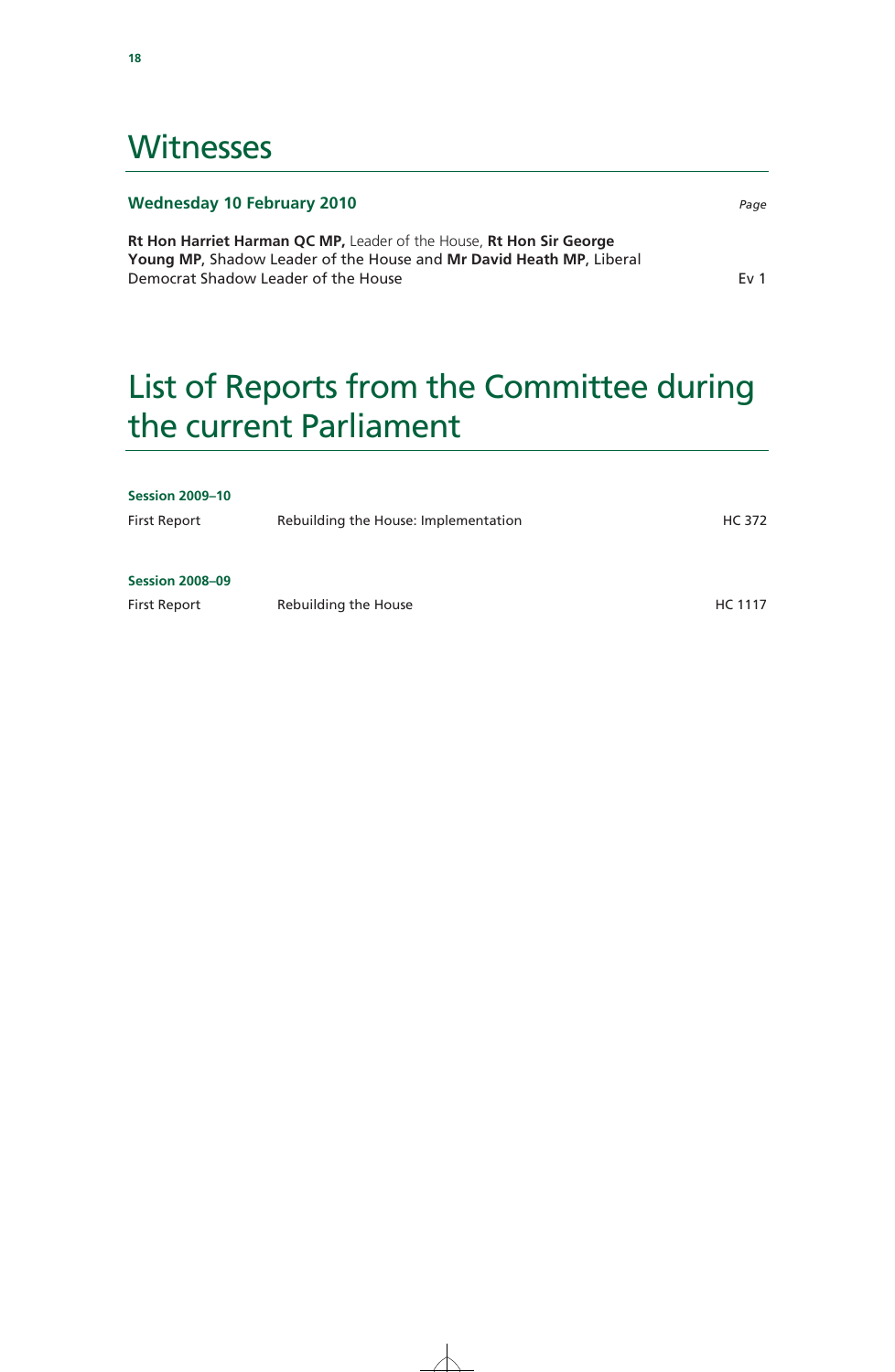## Oral evidence

### **Taken before the House of Commons Reform Committee**

### **on Wednesday 10 February 2010**

Members present

Dr Tony Wright, in the Chair

Mr Graham Allen Dr Evan Harris Mr Graham Brady Mr Michael Jack Mr David Drew Mr Chris Mullin Natascha Engel Mr Andrew Tyrie

*Witnesses:* **Rt Hon Harriet Harman QC MP**, Leader of the House; **Rt Hon Sir George Young MP,** Shadow Leader of the House; and **Mr David Heath MP**, Liberal Democrat Shadow Leader of the House, gave evidence.

**Q1 Chairman:** Thank you all for coming along at relatively short notice. When it was first established the Committee did reserve the right to meet again to monitor progress and we thought it useful to do that. Progress is changing all the time and we need to be sure we know where we are at at the moment. I would ask members to be fairly brisk in any questions and also if I could ask our witnesses to be reasonably brisk in the answers that they give. Could I ask the Leader of the House to start with, we made a point in our report of producing a draft resolution so that there could be no doubt about the package of measures that we were proposing. Of course, our intention and our assumption was that this would then be presented to the House as the basis for debate. I wonder and the Committee wonders why it has not been thought useful to put that draft resolution to the House as part of the debate on 22 February?

*Ms Harman:* Firstly, can I thank all members of the Committee for your work. I think you have done a really important job and I hope that out of it before the next general election we will see substantive progress. We have identified four key areas where we want to make progress. To answer your specific point about the draft resolution, what we wanted to do is get resolutions where change was asked for right away that would effect that change and that went through specifically the resolutions and took them forward, so that is why 16 detailed resolutions have been tabled. However, there is one thing in the draft resolution which is "endorses its proposal for an elected Backbench Business Committee to schedule non-ministerial business", of which we are in favour "and to join with Government and Opposition representatives in a House Business Committee in drafting a weekly agenda to be put to the House for decision." We are in favour of the notion of a House Committee for the non-Government business but we think that it would be best to do that first, try it out, see how that works, but we are not favour at this stage of a House Committee scheduling Government business. Bearing in mind that we want to try and work on the basis of a consensus and bearing in mind that we know that the Conservatives are not in favour of that either, we would not want to be tabling something that we are not in favour of and that the Conservatives are not in favour of. Therefore, we have tried to go forward on 16 resolutions that we think can achieve consensus. No doubt there will be further things that are moved on to, but we think 16 is a major, positive start.

**Q2 Chairman:** So you are happy with the resolution apart from the reference to the House Business Committee. The question then is: surely, it is for the House to decide whether it wants to approve a resolution containing a reference to a House Business Committee and not for Government business managers?

*Ms Harman:* When we come to the substantive motions, those that are not approved on 22 February—and if I could just say something about why we have approached it in the way that we have; is this the question I am answering now? Would that be helpful or would it be long-winded?

**Q3 Chairman:** As long as you answer the question I just asked you.

*Ms Harman:* Which was why not put it down and let Members vote on it?

**Q4 Chairman:** It was a House report to the House. The fact that you might dissent from one provision—

*Ms Harman:* Those resolutions that do not get through on the 22nd—and we do hope that some resolutions will get through on the 22nd—if everybody is in favour of motions from backbench Members being able to be brought to the House, debated and voted on, it would be perverse for people to be objecting to them. I hope that people will not cut off their noses to spite their faces and do a procedural huff. I am sure nobody in this room would do this, but I hope people will not vote against something on which they are in agreement in substance on the 22nd. Bearing in mind that some things will then not be approved and will be objected to, those things that are objected to will come to be voted on on 4 March, that is the provisional date, and those motions will be amendable. As far as we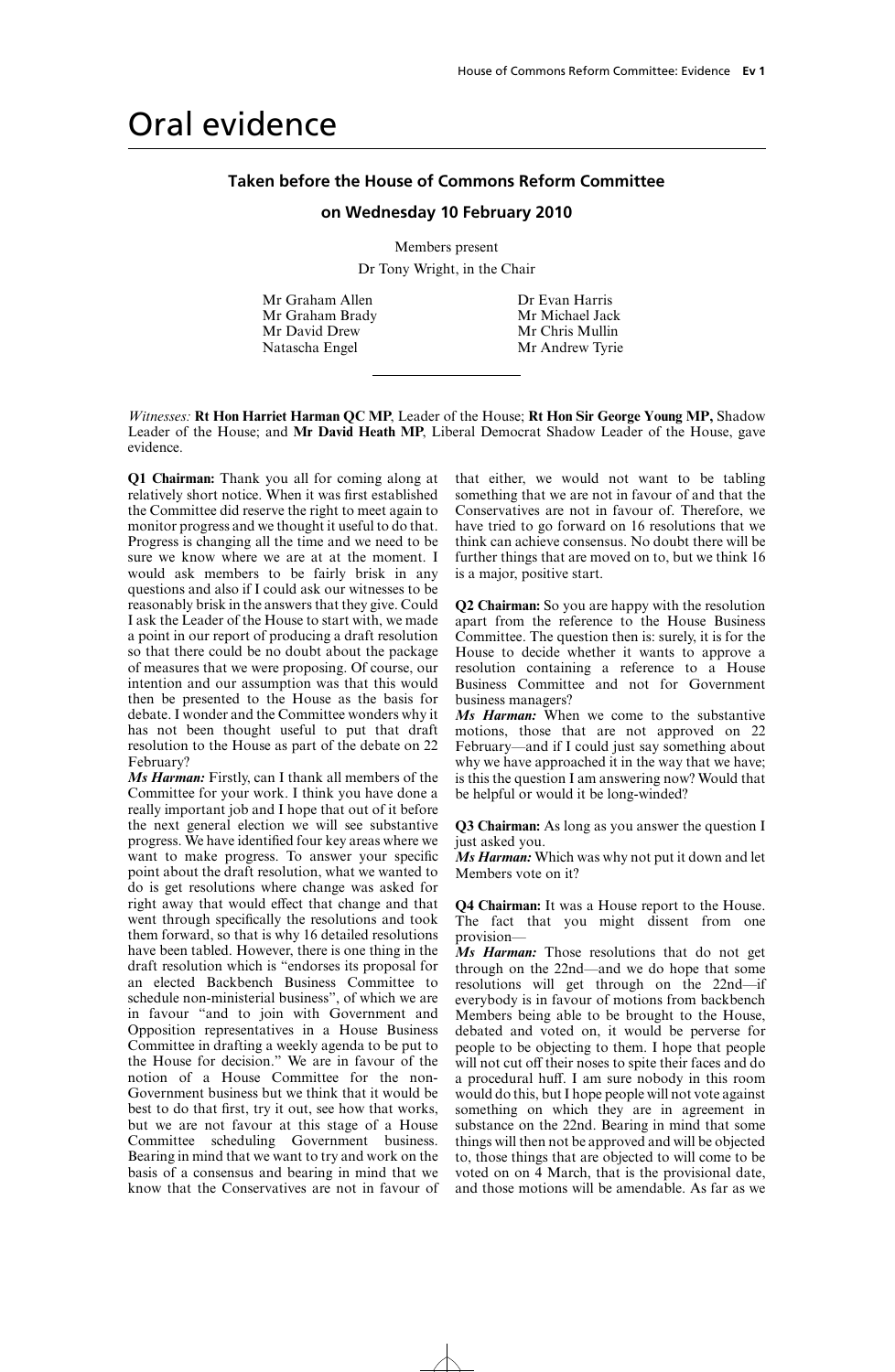the Government are concerned we are tabling for the House's approval what we believe there to be a consensus of support on. We are not tabling things that we think, generally speaking, are not supported. Sir George wrote a letter that he sent to me yesterday. Originally Sir George suggested that we table the things that were agreed with across the parties in order to get a consensus, but he has now suggested that we table everything by way of specific resolutions, and I will reflect on that. He wrote to me yesterday. Thank you for your letter, Sir George.

**Q5 Chairman:** Let us not get completely bogged down at this point. Can I ask George and David the same question: would you have been happy to put our resolution down? As part of that, are there parts of our report which you would not be happy to sign up to?

*Sir George Young:* I do not know on what basis it was asserted that Harriet knew that we were not in favour of a House Business Committee. Had we had the debate, I would have been very happy to set out what our position is. I am sorry we have not had that debate. She has no basis for asserting that.

*Ms Harman:* What is your position?

*Sir George Young:* If you had tabled a day for debating this I would have set it out. We think there should be a Backbench Business Committee. I would like to see that up and running at the beginning of the next Parliament, whoever wins. I would like it to set the debate for the first topical debate in the next Parliament. I would like it progressively to have more influence over the 15 days. Once that is up and running I think we should move towards a more collaborative and transparent system of dealing with House business as a whole. If we had had the debate within the eight weeks I would have been very happy to set out where we are coming from. What the report says at the beginning is absolutely crucial about doing it incrementally and in stages. "This will inevitably need implementation in stages." I agree with that. I think the bit at the end, the House Committee, is what comes at the end when the other bits of the jigsaw are in place. I certainly do not rule out a House Committee along the lines of that proposed. Will I sign up to it on 7 May as proposed? No. I think you need to get the other bits in place first and it comes towards the end. *Mr Heath:* I think what we heard from the Leader of the House earlier illustrates the entire problem that this Committee has faced and the House faces: the assumption that this is a matter for political parties to decide; and more than it is a matter for political parties to decide rather than individual Members of the House, it is for the front benches, it for the Government, for the Executive to determine what it is right for Parliament to discuss, and for the other front benches to cosily do a deal as to what might be appropriate to put before the House. As far as I am concerned, I thought it was very clear what your Committee's intention was, which was the draft resolution should be put before the House at the earliest opportunity, without interference from anyone in ministerial capacity or front bench capacity from the parties. We should have an open

and honest debate on the suggestions and as a result of that and after a series of resolutions we would have a clear view of where the House stood on these issues, and then if there was approval, if there was general agreement in favour of the proposals, then detailed proposals in terms of changes to the standing orders could be brought back for agreement. That would seem to me to be an entirely sensible way forward and the way in which I think was clearly foreshadowed in the Committee's report. I am very disappointed that that has not been the case and we have wasted three months without making any progress at all.

**Q6 Chairman:** Just so I am clear, you are signed up to the package?

*Mr Heath:* No, what I am making very clear is I can only speak for myself. I do not speak for my colleagues because they each have an individual view on this, as is right. In my personal view, I can find nothing in the package with which I disagree, although I would express a preference for a single Business Committee, as is normally the case in other modern Western democracies, rather than the double arrangement which the Committee proposed. That is my preference; not something that I would wish to impose on my colleagues.

*Ms Harman:*I just want to reassure David, following the point, that Members will have an opportunity, one way or another, to debate and vote on anything they want to in this report. They can debate anything on the first day, the 22nd, they can vote on anything they want to because they can table amendments to the substantive motions. I do not really think that David needs to fear that people will not be able to vote on what you have put in your report; they will. All they have to do is table amendments. I do not think George needs to fear that he is in a different position than we are in, because we are putting forward the mechanisms for a House Committee for backbench non-Government business and whatever happens afterwards obviously is incremental.

*Mr Heath:* If that is the case why not put them forward in the first instance?

*Ms Harman:* You could put them forward.

**Chairman:** We do the questions if that is all right.

**Q7 Natascha Engel:** Could I press Sir George, who was a member of this Committee during the adolescent, formative weeks when we were coming up with these ideas about a Backbench Business Committee meeting with the House Business Committee. If by 4 March, the second day, there has been a full debate and votes on absolutely everything, and it is decided that it is desirable to have not just a Backbench Business Committee but to have a House Business Committee that sits with the business managers, the whips, the usual channels which would result in a decision being taken on what the Government's business is for that week, for two weeks ahead, and let us say there is a Tory Government and the natural consequence would be business would be slower and legislation would take longer; is that something that if you were in Government you would reverse? Is that something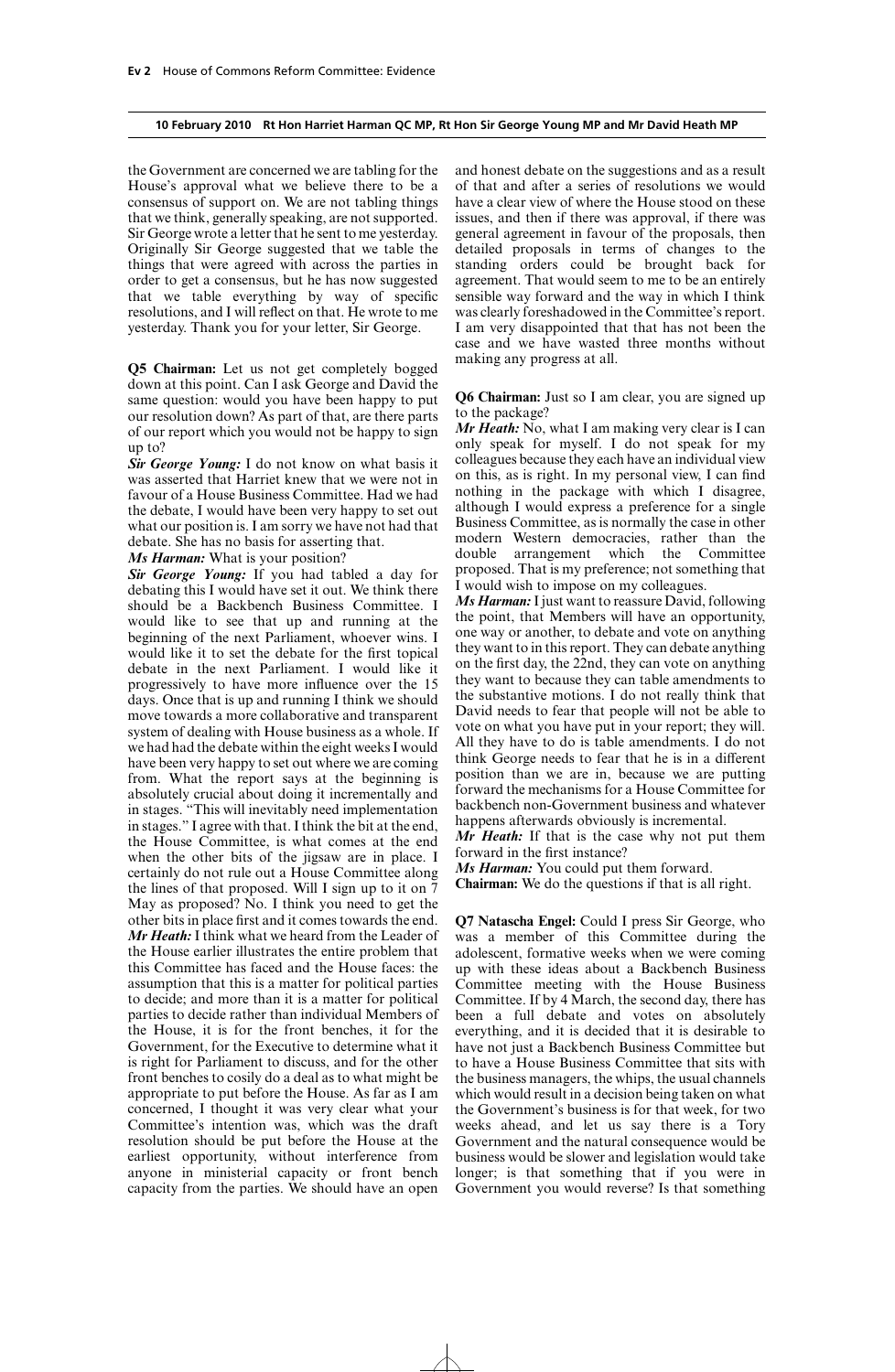that you would keep in place if there was a vote of the House to support the formation of a House Business Committee?

*Sir George Young:* If that was the will of the House on 4 March and that is what it has decided, we would accept that.

*Ms Harman:* But are you in favour of it, is what she is asking?

**Q8 Natascha Engel:** I am asking whether you would reverse it.

*Sir George Young:* I have explained the procedure that I personally would prefer, which is a sequential one, which I think is the one that is proposed by the Committee, which refers to a jigsaw and putting the jigsaw together. I think you start with the select committees and the election of the chairmen and the members. I see no difficulty with that. You then progress to the establishment of a backbench Committee which this Committee has now proposed would not be established until July. I was ready for a slightly earlier start. You then progressively hand over to it responsibility for deciding part of the business, paragraph 145, the set piece debates, the 15 days, then the general debates, plus the topical debates right at the beginning. Having got that in place, you then move to the next stage and, as I said, I think we should have a more collaborative, more transparent system of doing the rest, which is the House business. It seems to me perverse that we fought a battle to get the House business on to the agenda of this Committee. We got it on but then the resolutions have knocked it out again so it seems to me it was almost a Pyrrhic victory getting the terms of reference expanded.

**Chairman:** That is what we are exploring.

**Q9 Dr Harris:**I want to ask the Leader of the House: is it a free vote for Labour Members including the payroll vote?

*Ms Harman:* It is House business.

#### **Q10 Dr Harris:** It is House business?

*Ms Harman:* It is House business. It is not whipped business.

#### **Q11 Dr Harris:** So it is a free vote?

*Ms Harman:* You know what happens with House business is that Members of all parties vote in all different directions and that includes the governing party as well. We have seen plenty of examples of that recently.

#### **Q12 Dr Harris:** It is a free vote?

*Ms Harman:*It is a free vote. It is House business. We would not whip House business. That is for the House to decide. It is not for the Government to decide.

**Q13 Dr Harris:** Is the Government going to give strong advice to people to oppose anything that was not in the Government's resolutions to start with?

*Ms Harman:* I am giving strong advice to our colleagues that we want to support and get through the four, what I describe as, big ticket items: the

House Committee for non-Government business; election of chairs of select committees; election of members of select committees; and backbench motions, because one of my fears is that everything will cancel everything out. I want to make sure that by the time we get to 5 March we have got those four big ticket items through. If you ask me what I am saying to my colleagues that I want to see happen; it is about what I want to see happen, not what I do not want see happen that is preoccupying me. I do not want to end up with nothing.

**Q14 Dr Harris:** The House Business Committee was proposed in response to the widespread concern, it is set out in the report, that when it comes to the floor of the House we just simply do not get through the business, we do not get through the groups, we do not get through the amendments, we do not debate them, let alone vote on them; and last night was another example where five out of six groups were not reached. If you do not have the House Business Committee scheduling all the business, with guarantees that the Government will have as much time and a choice of dates and a first choice and all of that, what is your solution to that problem, first the Minister and then Sir George, or do you think it is not a problem that chunks of bills go through without floor-of-the-House scrutiny in this place?

*Ms Harman:* I think that the first stage needs to be to set up the Committee to set the agenda for non-Government business and I think that that is overdue and very welcome and a good thing to be happening, and no doubt we can consider-

**Q15 Dr Harris:** That is not my question. Let us just concentrate here.

*Ms Harman:* —how that is built on, but that is not necessarily the case that because there is a problem to do with House business that a House Business Committee will be the solution to that problem because if the House Business Committee puts forward something that the Government does not agree with and the Government has a majority, then it might end up not being approved by the House, so there are issues down the line.

**Dr Harris:** What is the solution though? **Chairman:** Evan, I have to move us on. **Dr Harris:** No solution.

**Q16 Mr Mullin:** Can I ask the Leader why not on day two just table neutral "take note" motions on the three principal areas not covered by your 16 motions, that is to say the House Business Committee, a voteable agenda and improved procedures at report stage, and, who knows, perhaps electing the Chairman of the ISC as well?

*Ms Harman:* It depends whether you think that the challenge of 4 March is going to be that it is going to be incomplete in the amount of change that the House approves and that the House could be approving more change than it has the opportunity to, or whether you have the fear that I have that it might approve less change than we are tabling. It depends what your worry is. My worry is that we might not get these four big ticket items through.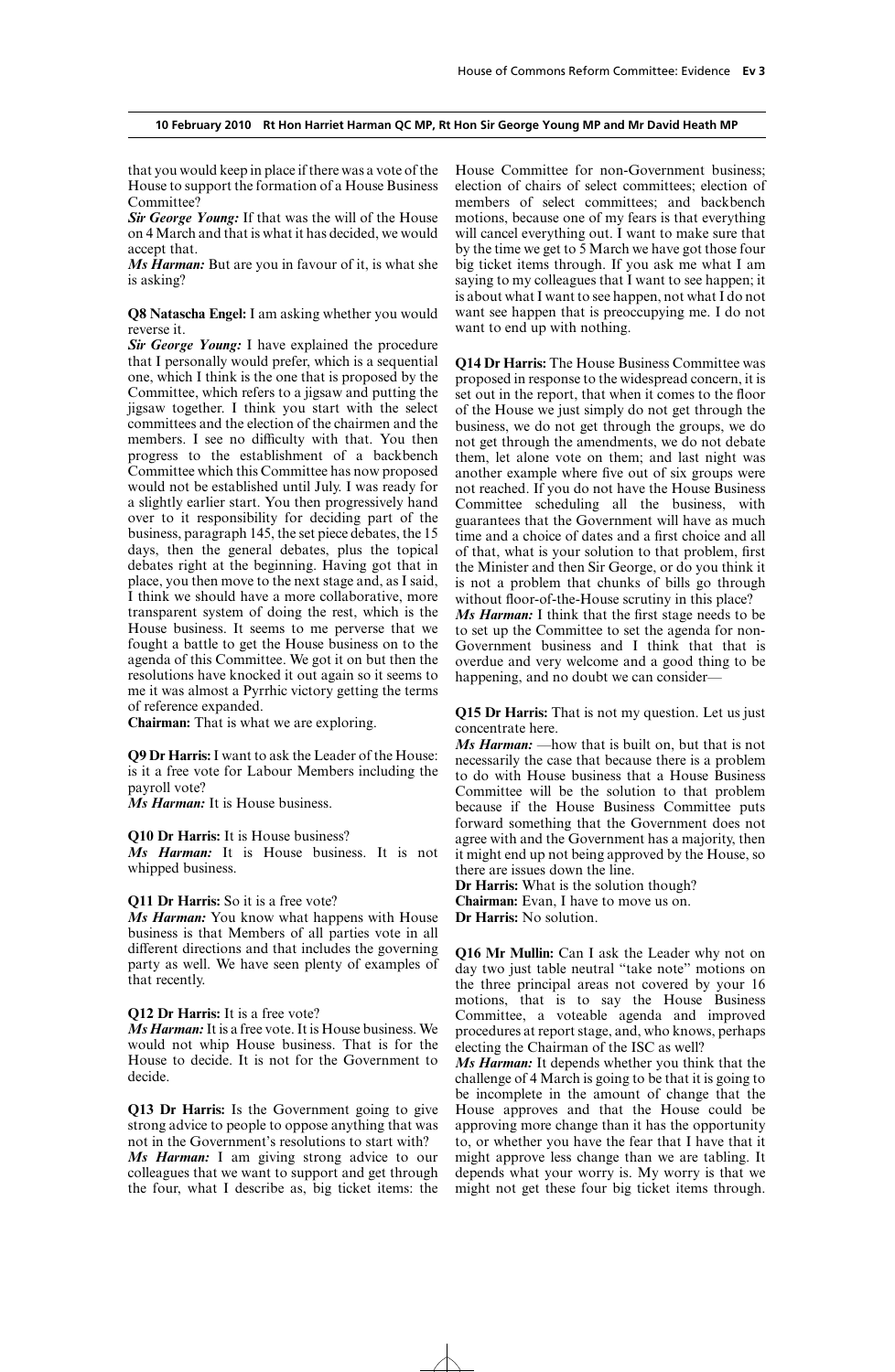You are obviously spending time worrying about the things that are not tabled yet but you might additionally be able to get through. I have been in the House when there have been so many proposals put that we have ended up agreeing on nothing and everything has cancelled everything else out. When you are thinking of 16 resolutions on unwhipped business, it is quite an opportunity for confusion, and I think that basically  $\overline{I}$  am trying to give a clear steer, a clear lead that we want these four key items to go through, so that is what my concern is. I will reflect on Sir George's letter which he wrote yesterday. He did mention that in the past the Government has tabled things on a free vote which it did not agree with in order to give the House a choice, like for example on abortion, but actually a series of time-limits which are quite easy to understand is less challenging in terms of management of the House coming to its conclusion than 44 recommendations.

**Q17 Chairman:** Surely that is what would happen? You would bring forward a business of the House motion that would structure the time and structure the debate and structure the votes?

Ms Harman: But it would not necessarily affect them. Our resolutions are actually going to affect them. They are not going to just be like a second reading resolution. They are going to be actually putting them into practice.

**Q18 Mr Allen:** But you will timetable the business on the second day so everybody is clear when decisions are taken throughout the day?

*Ms Harman:* All the votes will be got through on the second day.

**Q19 Mr Allen:** All at the end or will there be a timetable motion so that colleagues know precisely what issue will be taken at what time?

*Ms Harman:* I do not think we are anticipating very lengthy debate on the second day because we will have had lengthy debate on the first day. If we have had six hours and then, say, one and a half hours, then we will have had seven and a half hours and that seems to me to be enough debates. What are you suggesting?

**Mr Allen:** I am suggesting there will be complete chaos with 22 separate decisions to be taken unless it is clear when they are taken and what the issues will be. Then there will be confusion and there will be certain people not too far away from the whips' office who will be looking in a particular direction to help those confused colleagues. So I would have thought a sensible timetable motion—

**Natascha Engel:** I will help!

**Q20 Mr Allen:** —will help us all get through the business and deliver a decision of the House.

*Ms Harman:* I agree that we do want to avoid confusion and we want to get people clear that at the very least we need to get these four key points through and anything else that the House actually wants.

**Q21 Mr Brady:** Leader, in response to Evan Harris you said you would give "strong" advice that we would want to get through the four big ticket items. Will you be neutral about any amendments to those motions or will you give equally strong advice to oppose, for instance, an amendment to bring in a House Business Committee?

*Ms Harman:* It does depend on what the amendments say.

**Q22 Mr Brady:** I have given you an example.

*Ms Harman:* Your Chairman has pointed out that one of our resolutions could be improved, so we are already in a continuous improvement process.

**Q23 Mr Brady:** If there were an amendment seeking to bring in a House Business Committee, as this Committee recommended, would you be giving strong advice to oppose that?

*Ms Harman:* If it was, as Sir George describes, for immediate implementation, as I have put in the written ministerial statement, we would not support that, and I have put in the written ministerial statement that we tabled yesterday—and I will just quote to you what I have said: "We do not believe that the time is right to take forward proposals for a House Business Committee, particularly in advance of having the benefit of considering how the backbench Business Committee will work in practice. However, we will listen to the views of Members on this issue during the debate on 22 February and will consider further in light of the views expressed." So the timescale between 22 February and 4 March gives us an opportunity to be listening and responsive, which is what we are on this, and that is what I have put in the written ministerial statement.

**Q24 Mr Brady:** But if your view remains as it is today, then you would informally, at least, whip payroll votes and possibly other colleagues to oppose that?

*Ms Harman:* My view is as it was of yesterday, which is: this is our view but we will listen to the views of Members on the 22nd. I do not know what else we can say about that. We have to have a view because we are cognitive beings and we can take a view. We have taken a view but we also want to be listening to the House and respecting the House. We are listening and we have put that in the written ministerial statement.

**Q25 Mr Brady:** Can I return to the point Evan Harris made. Will there be a genuinely free vote of all Members including the payroll vote on these amendments?

*Ms Harman:* It will not be a whipped vote; there will be a genuinely free vote. I hope to encourage that genuinely free vote, both in relation to our side of the House and the other side of the House, to recognise the proposals that you have put forward, especially in respect of those four big ticket items. It is about time we got on and did it. Certainly as Leader of the House the idea of myself choosing topical debates, myself choosing which general debates—really! I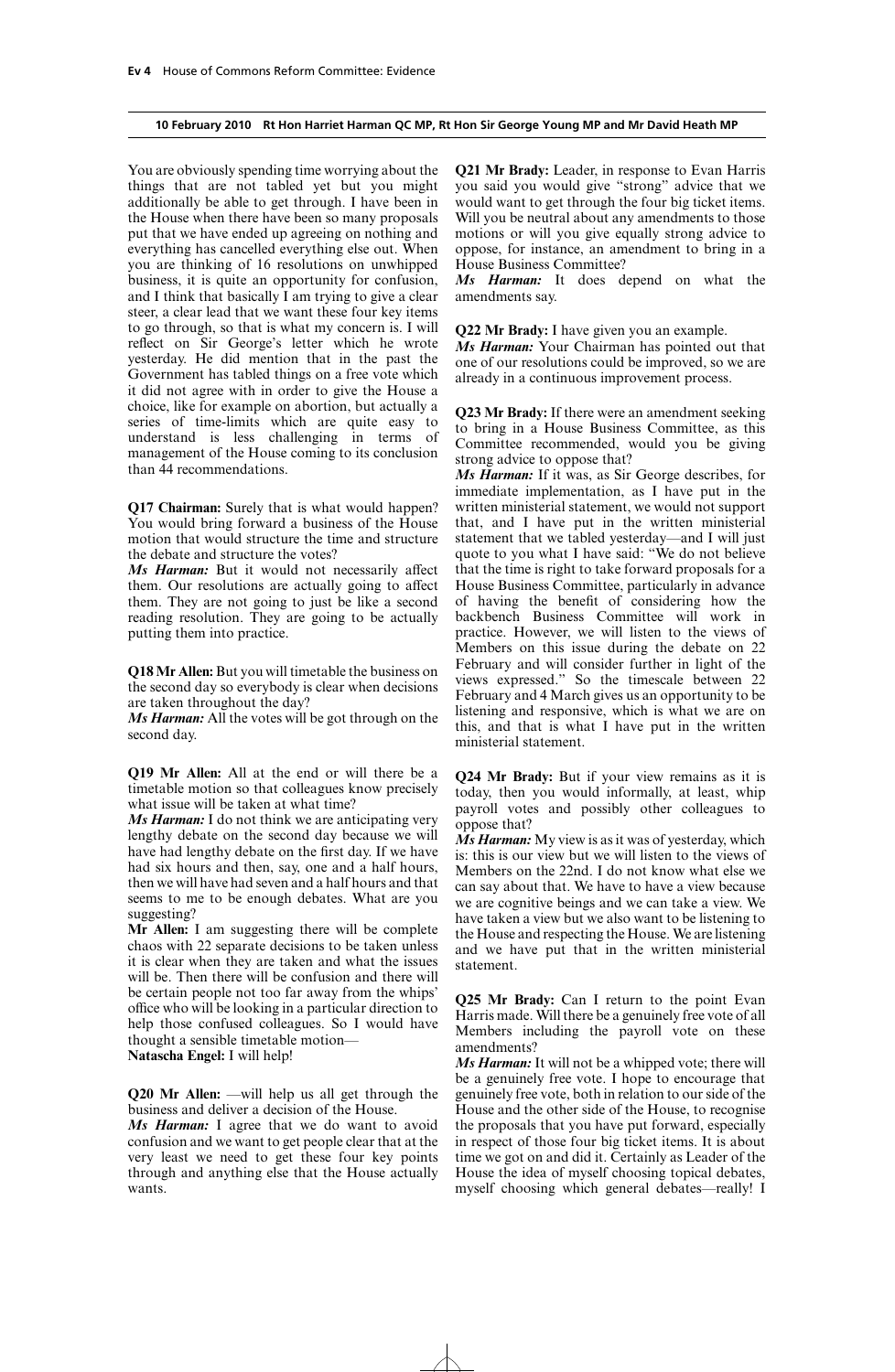agree strongly that this is the change that we need, so I will be encouraging the House to make that change, but I will not be whipping anybody.

**Q26 Chairman:** It is interesting that you say you are in continuous improvement mode. I understand this means that if any of the motions that you have put down already turn out to be inadequate in any way you are willing to change those?

*Ms Harman:* Of course and that is one of the reasons why we tabled them the day before yesterday in order to show our hand in order that you could come and say "this bit is wrong" or "that bit is wrong".

**Q27 Chairman:** You have taken the point about the House having an opportunity to take a view on those things which you presently are not keen on? That is the second bit of the strand of continuous improvement.

*Ms Harman:* I will probably regret saying "continuous improvement". It was a little joke probably best not made. Sir George has written and said "table everything". I do not want there to be confusion about the Government's position. Those motions are amendable anyway so it is in the House's hands what it votes on. We have facilitated the opportunity and really the only question is whether the Government tables that amendment to enable the House to reach that decision on things on which it does not agree or whether we allow backbenchers to table that amendment. I think there is something about it being clearer for people. If there is a resolution with my name on it, then people know I agree with it. If there is a resolution with my name on that I do not agree with, some people might get confused.

**Q28 Mr Mullin:** The problem is, Leader, that the biggest ticket item, which is to enable the House to get some influence over the business, is not on the agenda as far as we can see, and both you and the Conservative representative appear to agree to keep it off the agenda, or am I misreading the situation? *Ms Harman:* What I am saying is we will listen to the views of Members. For now we have said: "We do not believe that the time is right to take forward proposals for a House Business Committee", so we have said what our position is, "... particularly in advance of having the benefit of considering how the backbench committee will work in practice. However we will listen to the views . . ." so yes that is right.

**Q29 Mr Mullin:** The best way to listen to gauge the views of Members would be to put down something on which Members can vote and then we shall know what Members want.

*Ms Harman:* We are going to listen on the 22nd and then reflect on whether or not we should table something which we do not think is right to be implementing at this stage.

**Q30 Mr Drew:** Surely the House should have had a view on the Wright Committee as a package? We can then argue about the different parts of the Wright package and that, surely, is something that we are capable of doing as a Parliament. The problem now if I am not engaged with these changes is that I will be looking at each individual part and taking a view on each individual part. The Wright Committee, in a sense, is irrelevant to that. Is that not a problem that we have lost what the Wright Committee was trying to do?

*Ms Harman:* No, I do not think so at all because you have mapped out an agenda for change and the process on 22 February and 4 March will be the stepping stones to making those changes, I think that we can make substantial progress. I hope that colleagues on all sides of the House will take the opportunity, both on 22 February and 4 March, for actually making those changes because I think they are important and, as I say, my concern is that we do want to at least end up with these four important changes.

**Q31 Mr Drew:** But if we had had a draft resolution or something where the House takes note of the Wright Committee, you then have the legitimacy of the House, if it has voted for the Wright package. You can argue about different bits and whether it wants a Business Committee in the form that we envisaged it, but at least you have got that as a backcloth to the whole debate. We have lost that. I welcome David's and George's point on that.

*Ms Harman:* There are the words and the mood but the important reality is what changes is the House going to make, and what I want to see is those four changes made, not a resolution of general appreciation, but actually four changes underway with a clear route map to how those changes are going to actually happen. That is where the 16 resolutions are then more specific and more implementatory, if that is a word.

*Sir George Young:* The statement yesterday said, and I think this is an important procedural issue as to what is going to happen when we debate and then what is going to happen on the Thursday, "For any motions which are opposed we will make time for a further debate and, if necessary, votes". That was in the written statement yesterday. What I think the Leader is now suggesting—and it would be very helpful if she could confirm this—is in addition to the motions which are opposed we can then on the second day discuss motions which have not been tabled or amended but which go to the broader issues which we have discussed. It is not quite clear listening to the exchanges if on the second day we will be able procedurally to deal with the issues that have not be been tabled or whether we will only be able to consider those issues which were opposed on the Monday.

*Ms Harman:* I think the position is absolutely clear and I am sure that you, George, understand it completely, which is if you table substantive motions then they can be subject to amendments. The amendments can bring into those motions things that were not in the original resolution as tabled and therefore that is the mechanism for Members to raise further issues that are not the subject of our resolutions.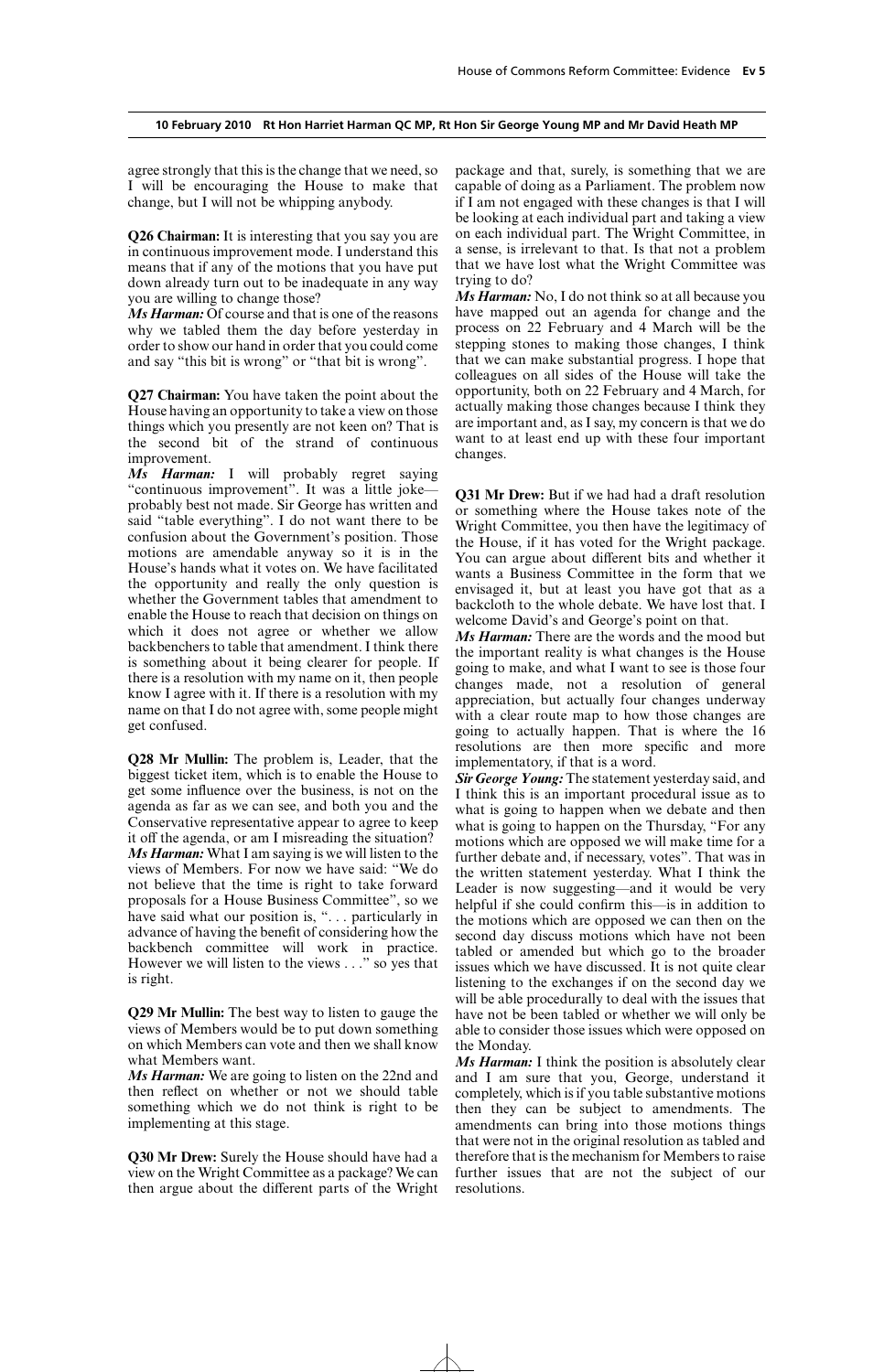*Sir George Young:* Can we have confirmation that that is the case?

**Q32 Chairman:** We are getting completely bogged down. I am advised that it is not procedurally clear that that can be done.

*Ms Harman:* I can tell you it is procedurally clear because if we table a motion then Members can bring forward an amendment.

*Mr Heath:* Oh, I wish that were true.

*Ms Harman:* And that will able to be debated and voted on.

**Q33 Chairman:** I do not want to say that my procedural advice is better than yours but can we just agree that there is an issue to be resolved here as to whether we can in fact bring forward things.

*Ms Harman:* I do not want to advise people how to amend our resolutions in a way that I do not agree with, but just so that it is quite evident, when it comes to vote on the Backbench Business Committee to schedule non-ministerial business then to add "and to join with Government and Opposition representatives . . . " blah, blah, that bit.

**Q34 Chairman:** This is subject to the Speaker's selection.

*Ms Harman:* Everything is subject to the Speaker's selection.

**Mr Allen:** If you can table it in the first place.

**Q35 Chairman:** Can we leave it that it is not absolutely straightforward and therefore the issue is clear; how to resolve it is something that we need a bit of continuous improvement on? Can we leave it like that?

*Mr Heath:* I think Harriet has sequentially substituted her opinion for the opinion of the Committee and the House and now is substituting her opinion for the procedural advice of the Speaker and the Clerks. I can assure her from bitter experience over the last 12 years that it is certainly not the case that you can always get an amendment tabled and selected to a Government motion at will. There are considerable difficulties there. I still do not understand this basic concept of "we have decided these are the four big ticket numbers", which we keep getting repeated, when I can certainly see five big tickets in your report, and I do not understand why one of them has diminished in size simply while it has been in the care of the Leader of the House. I still cannot understand why we did not have an initial debate to gauge the views of the House before we proceeded to anything which could be—what was the word?—implementatory in nature because that is what should have happened a couple of months ago when you produced your report.

*Ms Harman:* We will gauge the views of the House on 22 February. I did not say that the House Committee to do Government business was not a big ticket item. I said it was not one of our four big ticket items.

*Mr Heath:* It was theirs.

*Ms Harman:*I think that we should all work together to recognise that it would be very good if we could get these four items through. The question is whether or not everybody focuses on whether I am facilitating the fifth or whether we all work together to get the four through because that is an issue. It might not seem like an issue in this Committee but out there it is an issue. I want us to all work together to be focused at least on those four issues and we do not have a situation where they all cancel out each other and we end up with nothing.

**Chairman:** I do not want to get into a general debate now. Michael?

**Q36 Mr Jack:** I want to ask one simple specific question. Has the Government's stance leading the House on this matter been subject to Cabinet discussion and approval?

*Ms Harman:* I do not think that we report on Cabinet decisions until either leaks or memoirs. I can say that it is the Government position. You can be confident that I am putting the Government position, if that is your worry.

**Q37 Mr Jack:** The Prime Minister and the Chief Whip are foursquare absolutely behind the line that you are taking on this?

*Ms Harman:* It is the Government position and indeed the Prime Minister said in his Governance of Britain statement he wanted to see further reform of the House. He has said himself on the record that he strongly endorsed the idea of this Committee being set up at the Chair's proposal, so actually the Committee would not have happened had the Government not backed it.

**Q38 Mr Jack:** If it is difficult for you to comment about the innermost sanctum of government, in terms of the discussions you have had with the Government Chief Whip on this matter, was there anything that you had to persuade him about to come along with your particular view or was he 100% in accord with the line that you have taken? *Ms Harman:* I do not think you need to have any worry about the issue of the Chief Whip. What you need to focus on, I would say respectfully, is what is the position of the Government and what are you all going to decide. I am telling you what the position of the Government is and therefore you can rest easy in your beds and leave me to worry about the Chief Whip.

**Q39 Mr Jack:** I wish life was so simple but experience tells me that with so many variations, particularly on the second day of this debate, unless there is a willingness to see this business through 100%—

*Ms Harman:* Precisely.

**Q40 Mr Jack:** —the opportunity for mischief is there in abundance.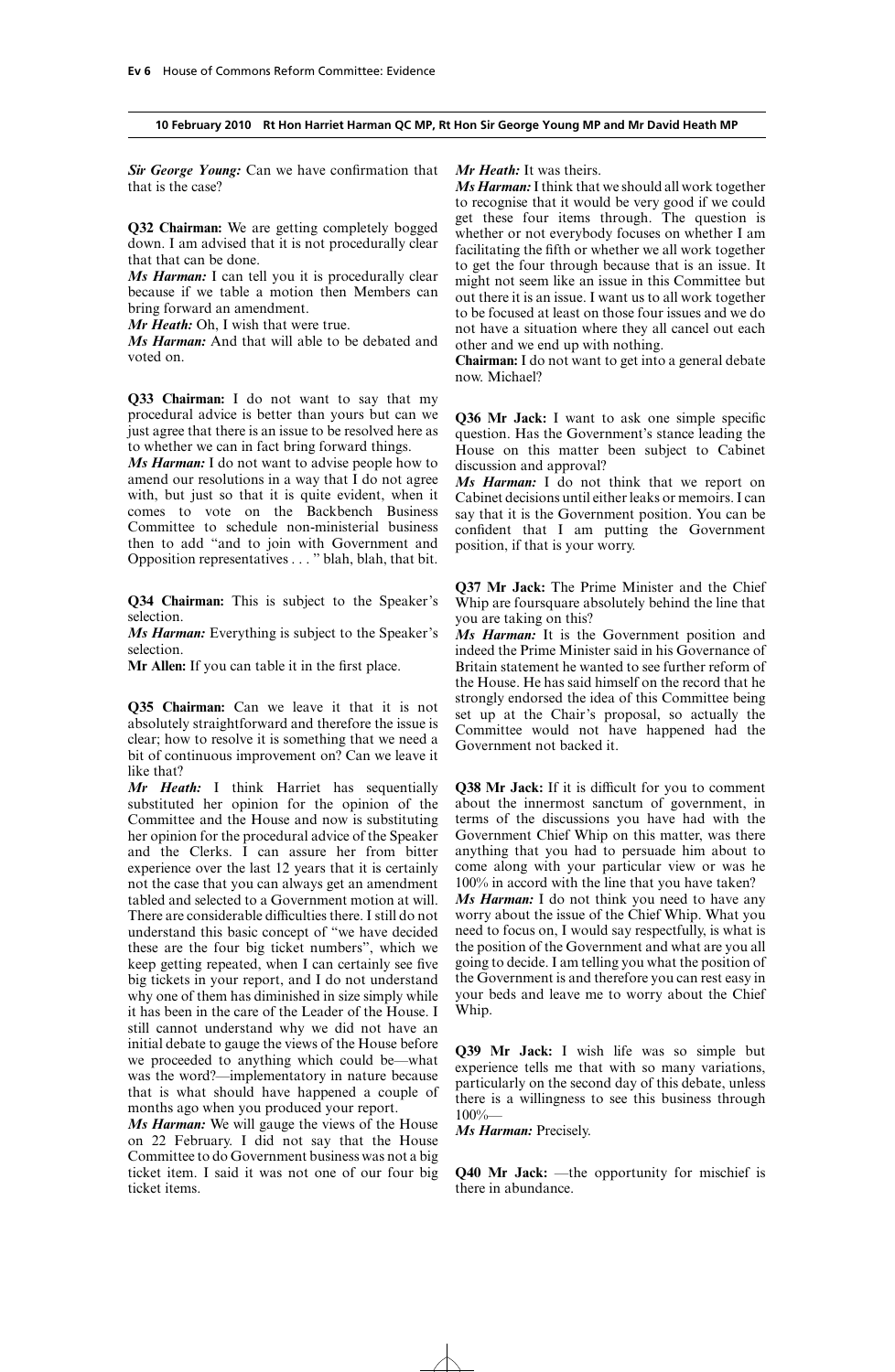*Ms Harman:* I think that confusion and mischief, as Graham Allen has said, often walk hand-in-hand, which is why I am trying to put forward a clear and simple proposition about four things and facilitate them getting through. That is what I am trying to do.

**Q41 Chairman:** What we were perplexed by and we have been from the beginning is why you thought it useful to do it in the way that you have. Your commitment is absolute but it is the way that you are doing it. Putting down unamendable motions just invites people to say that the House is not going to get its chance to do it. It makes us look silly because people object to these and they seem to fall. It seemed unnecessary to do that. It would have been quite simple to put down a programme motion that would have allowed the House to decide properly on these things on that day after a debate.

*Ms Harman:* It is a five-stage process. Firstly, we tabled our resolutions on Monday, which is like our response to the Committee and is the Government showing its hand well in advance of the debate in order that people might not have the six-hour debate just on the basis of your report but not knowing absolutely for certain what the Government's position is. The first stage is to have tabled the resolutions. The second is to have the long full day debate on the 22nd. Because there are so many things in this report, we thought to give a head start, to put it on the order paper, if there is something which is completely unobjectionable we can get it out of the way and then we have less opportunity for confusion because we have narrowed down to the areas where there is genuine disagreement, so we can get some of them out of the way. Is a backbencher going to object to the very important proposal that you put forward to allow backbenchers to table motions for debate and vote?

#### **Q42 Mr Allen:** Yes!

*Ms Harman:* If there are people who want to cut off their noses to spite their faces and object to it just for the sake of it, it would be a pity, but at least we have given them a chance to be reasonable and not object to things of which they approve. There will always be, I suppose, some people who will object to things of which they approve for reasons which are beyond me, but we have at least put them on the order paper, and they are there at the end of the debate, and so we have the debate in the context of those resolutions which are on the order paper for that day and then for those that are not agreed we have a voting fest on 4 March.

**Q43 Mr Tyrie:** You described the Government collectively as "cognitive beings" a moment ago. *Ms Harman:* I am afraid the irony that I have tried to use with this Committee is clearly going to haunt

me. If we could delete it from the record!

**Q44 Mr Tyrie:** I would like to add to the record that we are also cognitive beings.

*Ms Harman:* I think I was talking about the whole House.

**Q45 Mr Tyrie:** And what we are sensing over here is foot-dragging on a grand scale.

*Ms Harman:* We set the Committee up, Andrew. We are not foot-dragging; we are marching forward with consensus, I hope.

**Q46 Chairman:** Let us have the question. *Ms Harman:* Sorry.

**Q47 Mr Tyrie:** With that in mind, I would just like clarity on a couple of detailed points. First of all, you have said on the third time of asking that this is a free vote for the payroll vote. Can front bench members sign amendments?

*Ms Harman:* I presume so. If they can vote for them then I presume they can table them. If I had it put to me three times this is a free vote, then I would have answered three times it is a free vote. I want these things to get through.

**Mr Tyrie:** The answer to my question is, yes, frontbenchers are permitted to go in whatever direction they want—

**Mr Allen:** It is not a matter for the Leader of the House.

**Q48 Mr Tyrie:** —when we come to having amendments to the motions in March.

*Ms Harman:* I think on a free vote you can vote whichever way you want and presumably it is consistent with that that you can table any amendment that you want.

**Q49 Mr Tyrie:** Therefore we will be able to gauge it and a mark of whether there is some genuine free thinking going on will be to take a look to see whether this group of 100 on the payroll vote all march off in one direction or whether they behave like cognitive beings and move in a number of directions.

*Ms Harman:* I hope that they will listen to the arguments that I make, as the Leader of the House, and I hope that they will agree with me and will support those four things and make sure that we get them through. I will not be whipping them.

**Q50 Mr Tyrie:** I just want to ask one more detailed question—

*Ms Harman:* But I shall not think it is a good thing if they actually decide—there is a difference between thinking something is welcome amongst your colleagues and whipping them; they are not going to be whipped.

**Q51 Mr Tyrie:** The other point of detail is why is there no resolution or motion to give the House an opportunity to vote on the recommendation that we have made to reform the appointment of the Chairmanship of the Intelligence and Security Committee? It seems like there is a line to take on this one.

*Ms Harman:* I have some clarity I can give you on that. The Intelligence and Security Committee is a statutory body not a select committee of the House, which I know you know. It is obviously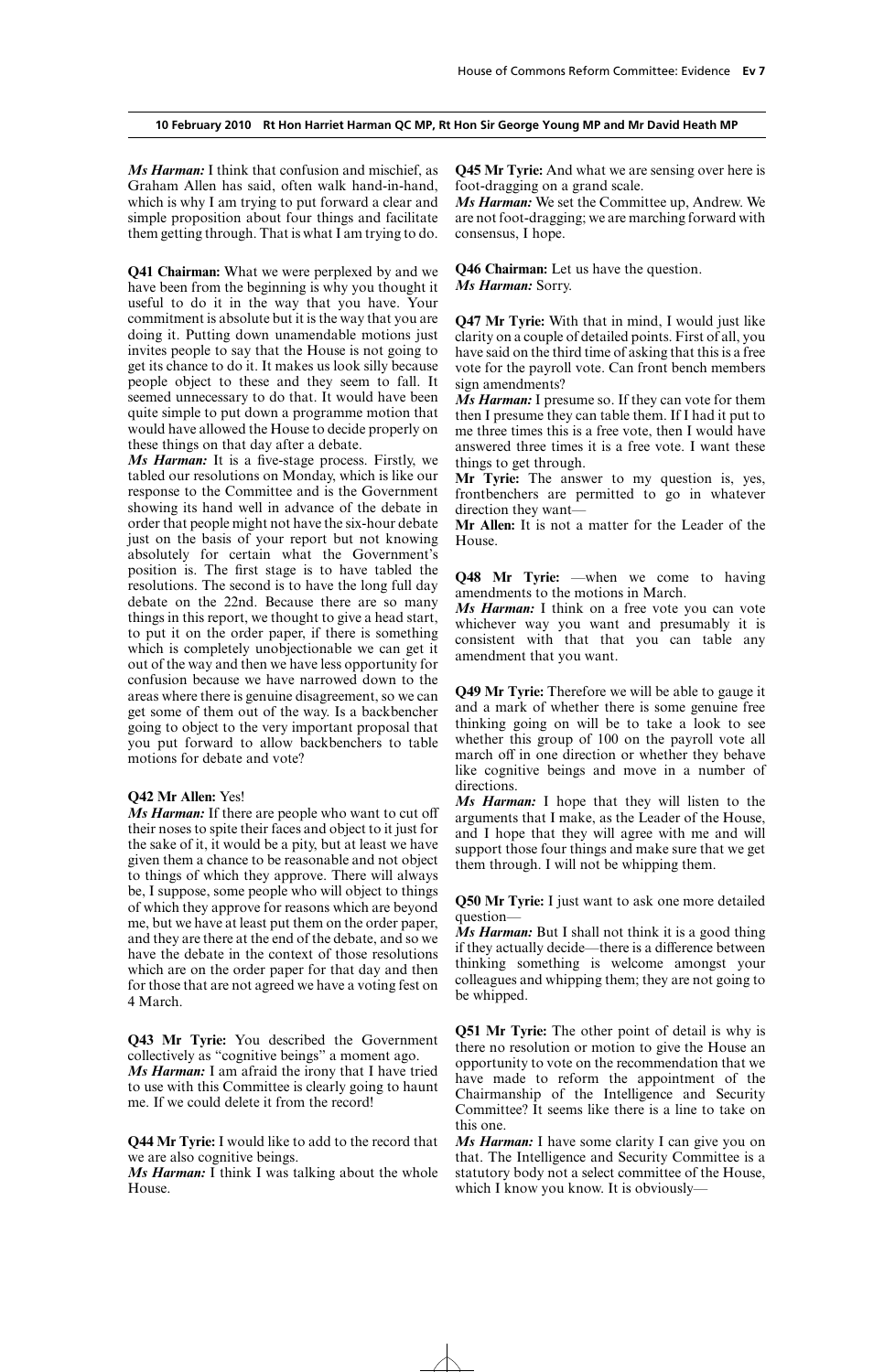**Q52 Mr Tyrie: "**It says here"! *Ms Harman:* Well—

**Q53 Chairman:** Let us continue please.

*Ms Harman:* It is obviously a special case and we need to consider any proposal for changes to the selection of its chair very carefully. It might require primary legislation, although there are ways of implementing it without. We would like to see how the direct election of select committee chairmen works for chairmen of other committees, should we get that through, which I hope we will, before considering extending the new system to the Intelligence and Security Committee. What we are basically saying is that it is slightly different and it has statutory edges and there may be implications for other statutory committees as well, like the Speaker's Committee on the Electoral Commission and on IPSA. There are a number of committees which are not in that which have statutory bases which will need to be looked at.

**Q54 Chairman:** I think we can probably just stop there on that. People are getting confused I am sure, between doing backbench business and House business but one thing we all seem to agree on is a Backbench Business Committee and that is, in a sense, where the Committee started. We are slightly worried about the motion at the moment because it is a bit of a long grass thing. It goes off to the Procedure Committee one day to come back. I think you are accepting that we can do better than that. The whole point of this Committee was to have a certain momentum to the process. We do not want to lose that.

*Ms Harman:* No, we do not.

**Q55 Chairman:** I think you are probably on side with that. *Ms Harman:* Yes.

**Q56 Chairman:** The other area that we have trouble with is what you say about our proposal for the members of select committees because we proposed, as you know, that the House would elect the chairs but the parties would elect the members. *Ms Harman:* And we agreed.

**Q57 Chairman:** The motion that you have put down simply says, and I have not got the words, that this is essentially a matter for the parties to do themselves without mentioning anything about secret ballots or democratic process. Either this is just an omission or you are taking a different view from the Committee, in which case we would be rather worried about it. *Ms Harman:* No, we actually say in our written ministerial statement that we are supporting this, but obviously each party would have to work out their own process of nomination. I do not think there is any disagreement on that. If you want to suggest an amendment to our resolution, we would happily look at that because I do not think that we disagree with what you are actually saying.

**Q58 Chairman:** I put an amendment down on that and I am happy that you will take it—

*Ms Harman:* That is now by magic going to be a Government resolution. Your amendment is now our resolution.

**Q59 Chairman:** That is very good. Thank you for that.

*Sir George Young:* Why is it "take note" and not "approve"?

**Q60 Chairman:** Can I just finish this. In your written ministerial statement yesterday you talked about "by secret ballot or otherwise" and I wondered what "otherwise" meant.

*Ms Harman:* I cannot remember. I will have to get back to you on that. But we have got plenty of time before the 22nd to get all of these things ironed out. I just cannot remember what "otherwise" than a secret ballot would be.

*Sir George Young:* I was just asking why all the ones were "this House approves" but the particular one you were talking about was "takes note". I do not think there is anything sinister but it just seems better to approve of it. It seems to me the Government's position, as I understand it, was set out in the letter to the Committee dated 21 July. "We would like the Committee to report quickly so that the proposed reforms can be considered for implementation early in the next session." That is the letter to the Committee; but that is not what we are getting. We are getting some of the reforms at the moment for consideration by the House, not all of them, and it seems to me that the Government is pre-empting the decision of the House by selecting certain recommendations when we ought to be allowed to have a shot at all of them. If the Government has a reason for not going on with the Intelligence and Security Committee the Government can put the reason to the House and we can understand it and then decide whether they are right.

**Q61 Chairman:** On the membership of select committees, George, are you fully signed up to electing the members of select committee by secret ballot?

*Sir George Young:* Yes, we are. There is a secondary issue about what happens if all the Transport Committee comes from London and whether you need some system of moderation to try and stop absurdities, which is a second order issue.

**Q62 Chairman:** We have allowed for that.

*Sir George Young:* My party is committed to the election of backbench members to select committees by secret ballot.

**Q63 Mr Allen:** I think it is extremely helpful that the Leader has said that she is open to further amendment and consideration of better wording and I hope the respective shadow Leaders will take that on board; we certainly will. It is more of a general point really. The House is held in contempt at the moment not only by the media and the Government but, because of our antics over the last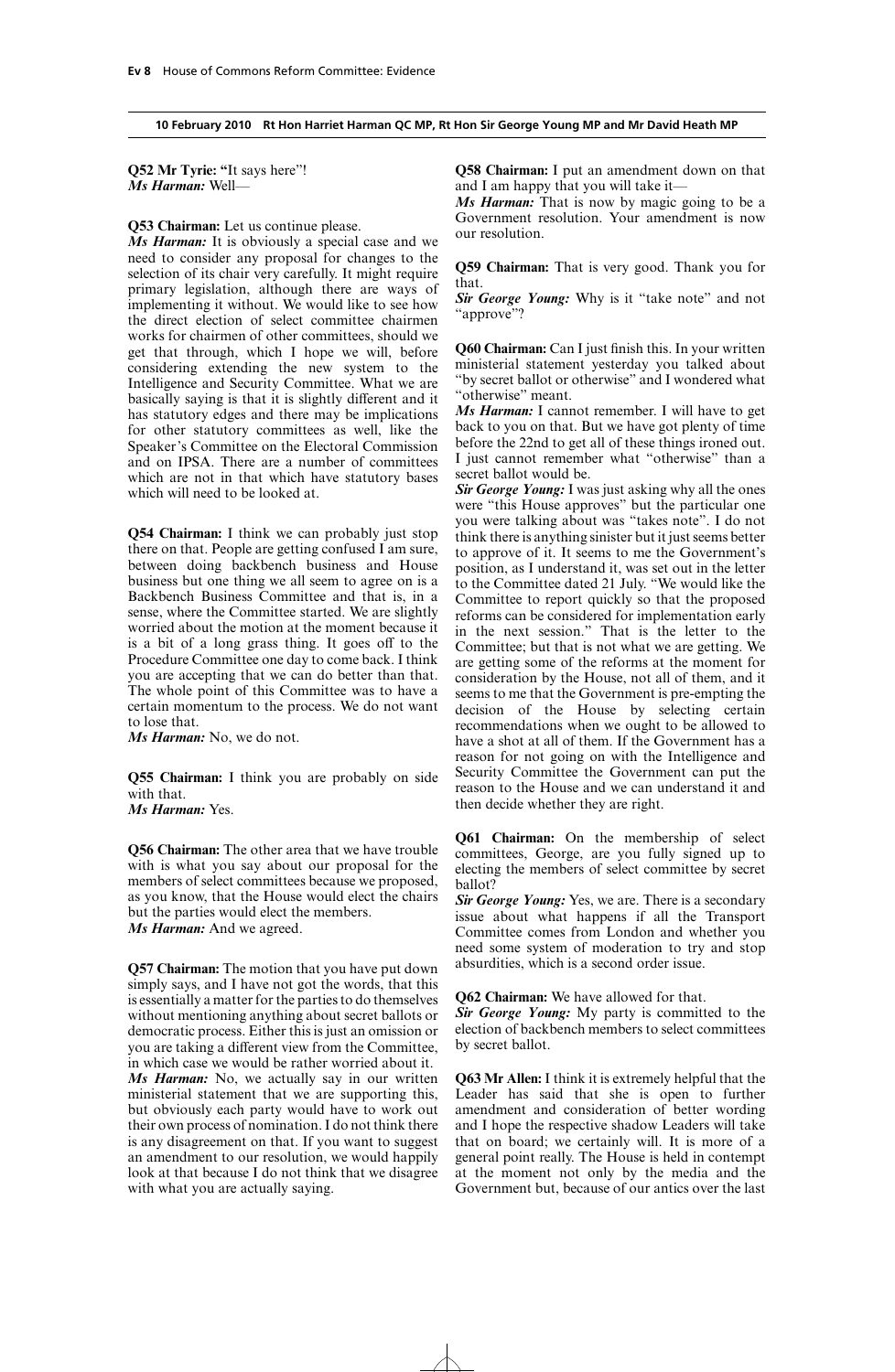year, by the public themselves. This presents an incredible opportunity for all three people who are giving evidence to us to, if not make this a thing of joy, at least make it a thing of motivation and a desire to help reform this House so that it can play a real part in our politics. This has been extremely dry. It has no relevance superficially to people outside. Will our colleagues at least make an attempt now to say that this is clearly part of the package to try and give the House of Commons back the respect that it should actually deserve and try and give some political motivation to what is becoming a rather tedious and procedurally bogged down effort at the moment? Yes or no?

#### *Sir George Young:* Yes.

*Ms Harman:* Yes, and the Prime Minister has absolutely made that clear. He proposed this route in 2007. Since he made that proposal in his Governance of Britain statement the relevance of it, as you have pointed, has only grown significantly.

*Mr Heath:* Changes of standing orders and procedures are matters for anoraks; we all know that. There is not going to be a public uprising on the question of how we select our select committees. However, the reform of Parliament is a crucial issue. It is a big ticket issue and getting our House in a state where it can actually properly do its job—which I think this Committee's report moves us in the direction of; it is not far enough, your remit was limited but you have moved it in the right direction—must be a priority and must be something that we are prepared to push very hard indeed. I have to say, even with my enormous enthusiasm for that, the last two months of asking every week at Business Questions when we were going to have a resolution has rather dented my enthusiasm and I am hoping that I will recuperate a little by the time we get to these debates.

**Q64 Chairman:** We have to end now. Thank you for coming along; it has been helpful. I know it has all been a bit like an assault course, but the fact is we have made considerable progress on this and we have achieved considerable agreement and we want to register that. What is a bit dispiriting, if I can just say personally rather than for the Committee, is the way we have managed to convert every issue into some kind of party battle when on this, above all else surely, Parliament has to show collectively that it can do certain things that will improve the way that it works. My plea to all of you really would be to get your head above the parapet and work constructively to make sure the House can come to the "right" conclusion on this. Sorry about the pun! Thank you very much indeed.

*Ms Harman:* Amen to that.